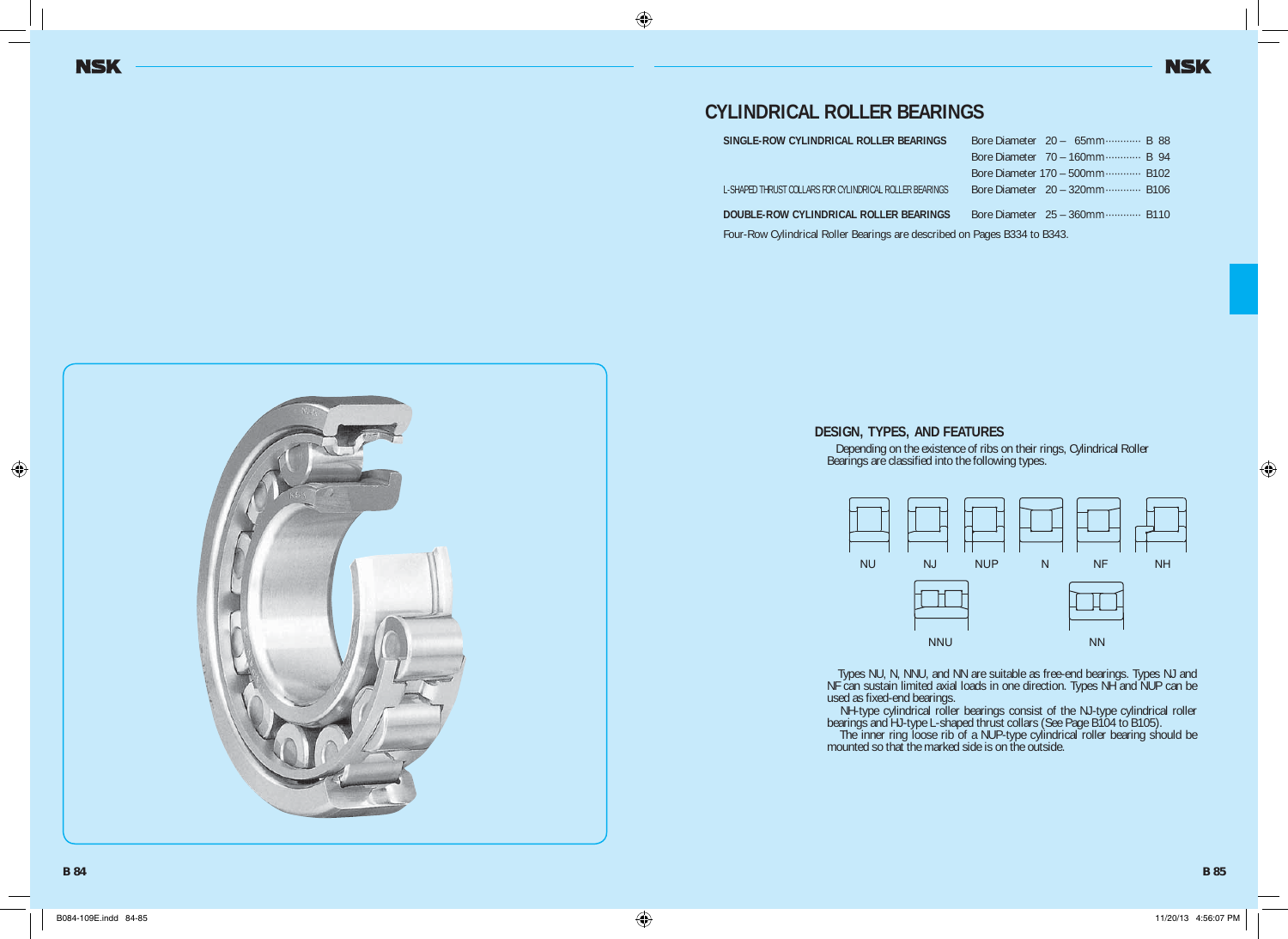Use pressed, machined, or molded cages for standard cylindrical roller bearings as shown in Table 1.

**Table 1 Standard Cages for Cylindrical Roller Bearings**

| <b>Series</b> |               | Pressed Steel Cages (W) Machined Brass Cages (M) | Molded Polyamide Cages (T) |
|---------------|---------------|--------------------------------------------------|----------------------------|
| $NU10**$      |               | $1005 - 10/500$                                  |                            |
| N2**          | $204 - 230$   | $232 - 264$                                      |                            |
| $NU2**$       | $214 - 230$   | $232 - 264$                                      |                            |
| NU2**F        | $205F - 213F$ | $214F - 240F$                                    | 204F                       |
| $NU22**$      | $2204 - 2230$ | $2232 - 2252$                                    |                            |
| NU22**F       |               | $2222F - 2240F$                                  | $2204F - 2220F$            |
| $N3$ **       | $304 - 324$   | $326 - 352$                                      |                            |
| $NU3**$       | $312 - 330$   | $332 - 352$                                      |                            |
| $NU3**F$      | $305F - 311F$ | $312F - 340F$                                    | 304F                       |
| $NU23**$      | $2304 - 2320$ | $2322 - 2340$                                    |                            |
| $NU$ 23**F    |               | $2322F - 2340F$                                  | $2304F - 2320F$            |
| $NU4**$       | $405 - 416$   | $417 - 430$                                      |                            |

 The basic load ratings listed in the bearing tables are based on the Cage Classification in Table 1.

 For a given bearing number, if the type of cage is not the standard one, the number of rollers may vary; in such a case, the load rating will differ from the one listed in the bearing tables.

Among the NN Type of double-row bearings, there are many of high precision that have tapered bores, and they are primarily used in the main spindles of machine tools. Their cages are either molded polyphenylenesulfide (PPS) or machined brass.

#### **PRECAUTIONS FOR USE OF CYLINDRICAL ROLLER BEARINGS**

 If the load on cylindrical roller bearings becomes too small during operation, slippage between the rollers and raceways occurs, which may result in smearing. Especially with large bearings since the weight of the roller and cage is high.

 In case of strong shock loads or vibration, pressed-steel cages are sometimes inadequate.

 If very small bearing load or strong shock loads or vibration are expected, please consult with NSK for selection of the bearings.

 Bearings with molded polyamide cages (ET type) can be used continuously at temperatures between — 40 and 120°C. If the bearings are used in gear oil, nonflammable hydraulic oil, or ester oil at a high temperature over 100°C, please contact NSK beforehand.

#### **TOLERANCES AND RUNNING ACCURACY**

**CYLINDRICAL ROLLER BEARINGS** ·················· Table 8.2 (Pages A60 to A63)

**DOUBLE-ROW CYLINDRICAL ROLLER** 

 **BEARINGS** ························································· Table 8.2 (Pages A60 to A63)

**Table 2 Tolerances for Roller Inscribed Circle Diameter** *F*w **and Roller Circumscribed Circle Diameter** *E*w **of Cylindrical Roller Bearings Having Interchangeable Rings** Units : μm

|      | Nominal Bore | Tolerances for $F_w$ of types<br>Diameter $d$ (mm) NU, NJ, NUP, NH, and NNU $\Delta_{F_{ur}}$ |     | Tolerances for $E_w$ of<br>types N, NF, and NN $\Delta$ $E_{\rm m}$ |       |  |  |
|------|--------------|-----------------------------------------------------------------------------------------------|-----|---------------------------------------------------------------------|-------|--|--|
| over | incl.        | high                                                                                          | low | high                                                                | low   |  |  |
|      | 20           | $+10$                                                                                         |     |                                                                     | $-10$ |  |  |
| 20   | 50           | $+15$                                                                                         |     |                                                                     | $-15$ |  |  |
| 50   | 120          | $+20$                                                                                         |     |                                                                     | $-20$ |  |  |
| 120  | 200          | $+25$                                                                                         |     |                                                                     | $-25$ |  |  |
| 200  | 250          | $+30$                                                                                         |     |                                                                     | $-30$ |  |  |
| 250  | 315          | $+35$                                                                                         |     |                                                                     | $-35$ |  |  |
| 315  | 400          | $+40$                                                                                         |     |                                                                     | $-40$ |  |  |
| 400  | 500          | $+45$                                                                                         |     |                                                                     |       |  |  |

#### **RECOMMENDED FITS**

|                               | Table 9.4 (Page A85) |
|-------------------------------|----------------------|
| DOUBLE-ROW CYLINDRICAL ROLLER |                      |
|                               |                      |
|                               | Table 9.4 (Page A85) |

#### **INTERNAL CLEARANCES**

| DOUBLE-ROW CYLINDRICAL ROLLER BEARINGS Table 9.14 (Page A91) |  |  |
|--------------------------------------------------------------|--|--|

#### **PERMISSIBLE MISALIGNMENT**

 The permissible misalignment of cylindrical roller bearings varies depending on the type and internal specifications, but under normal loads, the angles are approximately as follows:

Cylindrical Roller Bearings of width series 0 or 1 ············0.0012 radian (4´)

 Cylindrical Roller Bearings of width series 2 ····················0.0006 radian (2´) For double-row cylindrical roller bearings, nearly no misalignment is allowed.

#### **LIMITING SPEEDS**

 The limiting speeds listed in the bearing tables should be adjusted depending on the bearing load conditions. Also, higher speeds are attainable by making changes in the lubrication method, cage design, etc. Refer to Page A37 for detailed information.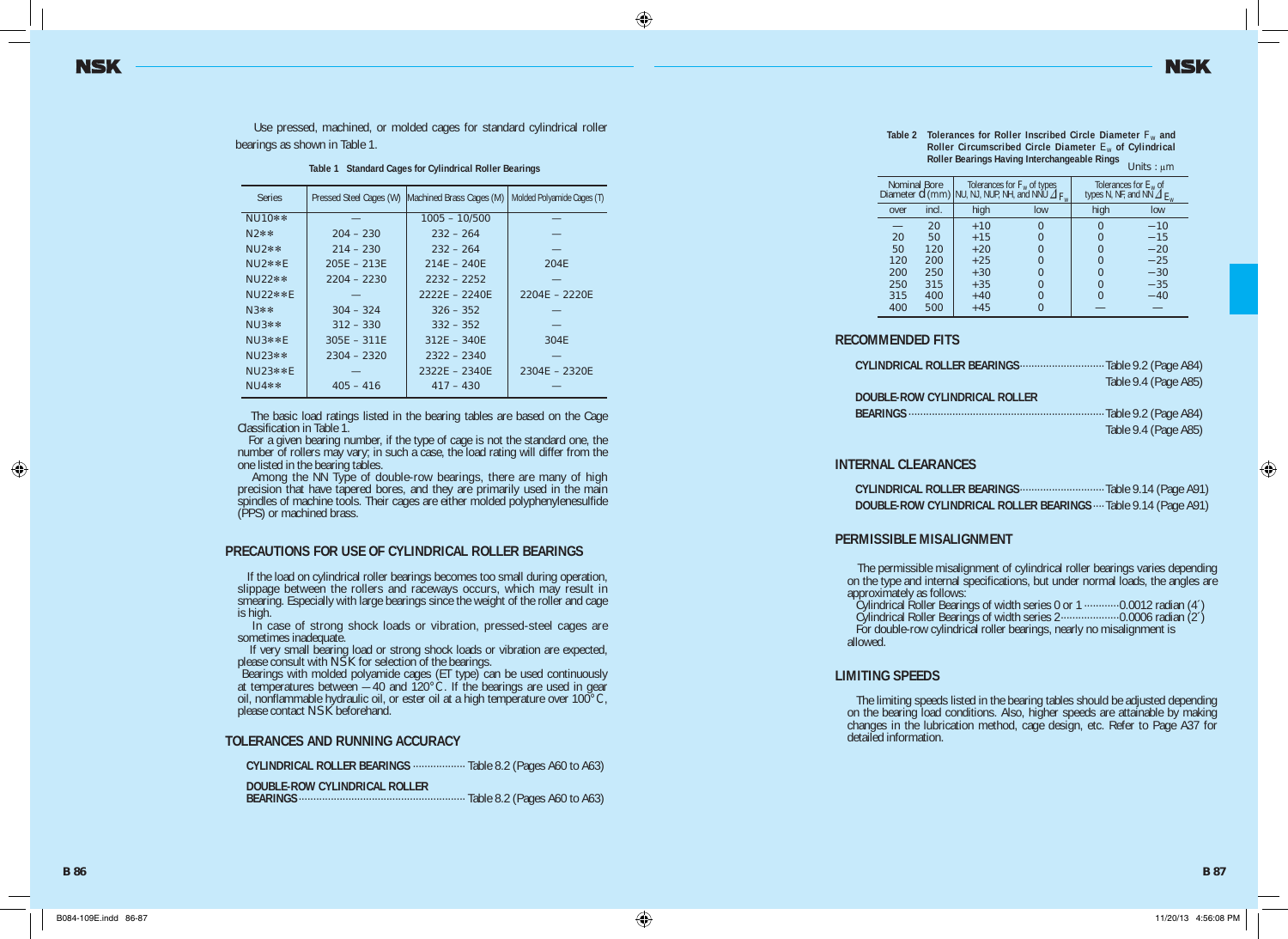**Bore Diameter 20 – 35 mm**



|                  |                |                | (mm)                              | <b>Boundary Dimensions</b> |                                          |                                                                      | <b>Basic Load Ratings</b><br>(N) |                            | Limiting Speeds(1)<br>$(min^{-1})$ |                            |  |
|------------------|----------------|----------------|-----------------------------------|----------------------------|------------------------------------------|----------------------------------------------------------------------|----------------------------------|----------------------------|------------------------------------|----------------------------|--|
| $\boldsymbol{d}$ | D              | B              | $\boldsymbol{r}$<br>min.          | $r_{1}$<br>min.            | $F_{W}$                                  | $E_{\rm W}$                                                          | $C_{\rm r}$                      | $C_{0r}$                   | Grease                             | Oil                        |  |
| 20               | 47<br>47<br>47 | 14<br>14<br>18 | 1<br>1<br>$\mathbf{1}$            | 0.6<br>0.6<br>0.6          | 26.5<br>27                               | 40<br>$\overline{\phantom{0}}$                                       | 15 400<br>25 700<br>20 700       | 12 700<br>22 600<br>18 400 | 15 000<br>13 000<br>13 000         | 18 000<br>16 000<br>16 000 |  |
|                  | 47<br>52<br>52 | 18<br>15<br>15 | 1<br>1.1<br>1.1                   | 0.6<br>0.6<br>0.6          | 26.5<br>27.5                             | $\overline{\phantom{0}}$<br>44.5<br>$\overbrace{\phantom{12322111}}$ | 30 500<br>21 400<br>31 500       | 28 300<br>17 300<br>26 900 | 13 000<br>12 000<br>12 000         | 16 000<br>15 000<br>15 000 |  |
|                  | 52<br>52       | 21<br>21       | 1.1<br>1.1                        | 0.6<br>0.6                 | 28.5<br>27.5                             | $\overline{\phantom{0}}$                                             | 30 500<br>42 000                 | 27 200<br>39 000           | 11 000<br>11 000                   | 14 000<br>14 000           |  |
| 25               | 47<br>52<br>52 | 12<br>15<br>15 | 0.6<br>1<br>$\mathbf{1}$          | 0.3<br>0.6<br>0.6          | 30.5<br>31.5                             | $\overline{\phantom{0}}$<br>45<br>$\overline{\phantom{0}}$           | 14 300<br>17 700<br>29 300       | 13 100<br>15 700<br>27 700 | 15 000<br>13 000<br>12 000         | 18 000<br>16 000<br>14 000 |  |
|                  | 52<br>62<br>62 | 18<br>17<br>17 | $\mathbf{1}$<br>1.1<br>1.1        | 0.6<br>1.1<br>1.1          | 31.5<br>34                               | 53<br>$\overline{\phantom{0}}$                                       | 35 000<br>29 300<br>41 500       | 34 500<br>25 200<br>37 500 | 12 000<br>10 000<br>10 000         | 14 000<br>13 000<br>12 000 |  |
|                  | 62<br>80       | 24<br>21       | 1.1<br>1.5                        | 1.1<br>1.5                 | 34<br>38.8                               | 62.8                                                                 | 57 000<br>46 500                 | 56 000<br>40 000           | 9 000<br>9 0 0 0                   | 11 000<br>11 000           |  |
| 30               | 55<br>62<br>62 | 13<br>16<br>16 | 1<br>$\mathbf{1}$<br>$\mathbf{1}$ | 0.6<br>0.6<br>0.6          | 36.5<br>$\overline{\phantom{0}}$<br>37.5 | 48.5<br>53.5<br>$\overline{\phantom{0}}$                             | 19 700<br>24 900<br>39 000       | 19 600<br>23 300<br>37 500 | 12 000<br>11 000<br>9 500          | 15 000<br>13 000<br>12 000 |  |
|                  | 62<br>72<br>72 | 20<br>19<br>19 | $\mathbf{1}$<br>1.1<br>1.1        | 0.6<br>1.1<br>1.1          | 37.5<br>40.5                             | $\overline{\phantom{0}}$<br>62<br>$\overline{\phantom{0}}$           | 49 000<br>38 500<br>53 000       | 50 000<br>35 000<br>50 000 | 9 500<br>8 500<br>8 500            | 12 000<br>11 000<br>10 000 |  |
|                  | 72<br>90       | 27<br>23       | 1.1<br>1.5                        | 1.1<br>1.5                 | 40.5<br>45                               | $\overline{\phantom{0}}$<br>73                                       | 74 500<br>62 500                 | 77 500<br>55 000           | 8 0 0 0<br>7 500                   | 9 500<br>9 500             |  |
| 35               | 62<br>72<br>72 | 14<br>17<br>17 | $\mathbf{1}$<br>1.1<br>1.1        | 0.6<br>0.6<br>0.6          | 42<br>$\overline{\phantom{0}}$<br>44     | 55<br>61.8<br>$\overline{\phantom{0}}$                               | 22 600<br>35 500<br>50 500       | 23 200<br>34 000<br>50 000 | 11 000<br>9 500<br>8 500           | 13 000<br>11 000<br>10 000 |  |
|                  | 72<br>80<br>80 | 23<br>21<br>21 | 1.1<br>1.5<br>1.5                 | 0.6<br>1.1<br>1.1          | 44<br>$\overline{\phantom{0}}$<br>46.2   | 68.2                                                                 | 61 500<br>49 500<br>66 500       | 65 500<br>47 000<br>65 500 | 8 500<br>8 0 0 0<br>7 500          | 10 000<br>9 500<br>9 500   |  |
|                  | 80<br>100      | 31<br>25       | 1.5<br>1.5                        | 1.1<br>1.5                 | 46.2<br>53                               | 83                                                                   | 93 000<br>75 500                 | 101 000<br>69 000          | 6 700<br>6 700                     | 8 500<br>8 0 0 0           |  |

Notes (<sup>1</sup>) The limiting speeds listed above apply to bearings with machined cages (No suffix). For bearings with pressed cages, reduce the limiting speed by 20%. (Not applicable to bearing numbers with an EM, EW, or ET suffix.)

(2) The bearings with suffix ET have polyamide cage. The maximum operating temperature should be less than 120°C.





|                                                  | Bearing Numbers <sup>(2)</sup><br>(3)                           |                                        |        |                                       |                                      |                                        |                                      | (mm)            | Abutment and Fillet Dimensions       |                                        |                                                            |                                      |                     | Mass<br>(kg)        |                         |
|--------------------------------------------------|-----------------------------------------------------------------|----------------------------------------|--------|---------------------------------------|--------------------------------------|----------------------------------------|--------------------------------------|-----------------|--------------------------------------|----------------------------------------|------------------------------------------------------------|--------------------------------------|---------------------|---------------------|-------------------------|
|                                                  | <b>NU</b><br><b>NJ</b>                                          | <b>NUP</b>                             | N      | <b>NF</b>                             | $d_{\rm a}^{(4)}$<br>min.            | $d_{\rm b}$<br>min.                    | $d_{\rm h}{}^{(5)}$<br>max.          | $d_{c}$<br>min. | $d_{d}$<br>min.                      | $D_{\rm a}({\rm 4})$<br>max.           | $D_{h}$<br>max.                                            | $D_{\rm h}$<br>min.                  | $r_{\rm a}$<br>max. | $r_{\rm h}$<br>max. | approx.                 |
| 204<br>N<br><b>NU 204 ET</b><br><b>NU2204</b>    | <b>NJ</b><br><b>NU</b><br><b>NJ</b><br><b>NU</b>                | <b>NUP</b>                             | N      | <b>NF</b><br>$\qquad \qquad$<br>÷,    | 25<br>25<br>25                       | $\overline{\phantom{0}}$<br>24<br>24   | 25<br>25                             | 29<br>29        | 32<br>32                             | 42<br>42                               | 43<br>$\overline{\phantom{0}}$                             | 42<br>$\overline{\phantom{0}}$       | 1<br>1<br>1         | 0.6<br>0.6<br>0.6   | 0.107<br>0.107<br>0.144 |
| <b>NU2204 ET</b><br>304<br>N<br><b>NU 304 ET</b> | <b>NJ</b><br><b>NU</b><br><b>NJ</b><br><b>NU</b>                | <b>NUP</b><br><b>NUP</b>               | N      | <b>NF</b>                             | 25<br>26.5<br>26.5                   | 24<br>$\overline{\phantom{0}}$<br>24   | 25<br>$\overline{\phantom{0}}$<br>26 | 29<br>30        | 32<br>$\overline{\phantom{0}}$<br>33 | 42<br>45.5                             | $\overline{\phantom{0}}$<br>48<br>$\overline{\phantom{0}}$ | 46<br>$\overline{\phantom{0}}$       | 1<br>1<br>1         | 0.6<br>0.6<br>0.6   | 0.138<br>0.148<br>0.145 |
| <b>NU2304</b><br><b>NU2304 ET</b>                | <b>NU</b><br><b>NJ</b><br><b>NU</b><br><b>NJ</b>                | <b>NUP</b><br><b>NUP</b>               |        |                                       | 26.5<br>26.5                         | 24<br>24                               | 27<br>26                             | 30<br>30        | 33<br>33                             | 45.5<br>45.5                           | $\overline{\phantom{0}}$                                   |                                      | 1<br>1              | 0.6<br>0.6          | 0.217<br>0.209          |
| <b>NU1005</b><br>205<br>N<br><b>NU 205 EW</b>    | <b>NU</b><br>NJ<br><b>NU</b>                                    | <b>NUP</b>                             | N      | <b>NF</b>                             | $\overline{\phantom{0}}$<br>30<br>30 | 27<br>$\overline{\phantom{0}}$<br>29   | 30<br>$\overline{\phantom{0}}$<br>30 | 32<br>34        | $\overline{\phantom{0}}$<br>37       | 43<br>$\overline{\phantom{0}}$<br>47   | $\overline{\phantom{0}}$<br>48                             | 46<br>$\overline{\phantom{0}}$       | 0.6<br>1<br>1       | 0.3<br>0.6<br>0.6   | 0.094<br>0.135<br>0.136 |
| <b>NU2205 ET</b><br>305<br>N<br><b>NU 305 EW</b> | <b>NJ</b><br>ΝU<br><b>NJ</b><br><b>NU</b>                       | <b>NUP</b><br><b>NUP</b>               | N      | <b>NF</b>                             | 30<br>31.5<br>31.5                   | 29<br>$\overline{\phantom{0}}$<br>31.5 | 30<br>32                             | 34<br>37        | 37<br>40                             | 47<br>$\overline{\phantom{0}}$<br>55.5 | 55.5<br>$\overline{\phantom{0}}$                           | 50                                   | 1<br>1              | 0.6<br>1<br>1       | 0.16<br>0.233<br>0.269  |
| <b>NU2305 ET</b><br><b>NU 405</b>                | <b>NU</b><br><b>NJ</b><br><b>NU</b><br><b>NJ</b>                | <b>NUP</b>                             | N      | <b>NF</b>                             | 31.5<br>33                           | 31.5<br>33                             | 32<br>37                             | 37<br>41        | 40<br>46                             | 55.5<br>72                             | 72                                                         | 64                                   | 1<br>1.5            | 1<br>1.5            | 0.338<br>0.57           |
| <b>NU1006</b><br>206<br>N<br><b>NU 206 EW</b>    | <b>NU</b><br>$\overline{\phantom{0}}$<br><b>NU</b><br><b>NJ</b> | <b>NUP</b>                             | N<br>N | <b>NF</b><br>$\overline{\phantom{0}}$ | 35<br>35<br>35                       | 34<br>$\overline{\phantom{0}}$<br>34   | 36<br>36                             | 38<br>40        | $\overline{\phantom{0}}$<br>44       | 50<br>$\overline{\phantom{0}}$<br>57   | 51<br>58<br>$\overline{\phantom{0}}$                       | 49<br>56<br>$\overline{\phantom{0}}$ | 1<br>1<br>1         | 0.5<br>0.6<br>0.6   | 0.136<br>0.208<br>0.205 |
| <b>NU2206 ET</b><br>306<br>N<br><b>NU 306 EW</b> | <b>NJ</b><br>ΝU<br><b>NJ</b><br><b>NU</b>                       | <b>NUP</b><br><b>NUP</b>               | N      | <b>NF</b>                             | 35<br>36.5<br>36.5                   | 34<br>$\overline{\phantom{0}}$<br>36.5 | 36<br>$\overline{\phantom{0}}$<br>39 | 40<br>44        | 44<br>48                             | 57<br>65.5                             | 65.5                                                       | 64<br>$\overline{\phantom{0}}$       | 1<br>1<br>1         | 0.6<br>1<br>1       | 0.255<br>0.353<br>0.409 |
| <b>NU2306 ET</b><br><b>NU 406</b>                | <b>NJ</b><br><b>NU</b><br><b>NU</b><br><b>NJ</b>                | <b>NUP</b>                             | N      | <b>NF</b>                             | 36.5<br>38                           | 36.5<br>38                             | 39<br>43                             | 44<br>47        | 48<br>52                             | 65.5<br>82                             | 82                                                         | 75                                   | 1<br>1.5            | 1<br>1.5            | 0.518<br>0.758          |
| <b>NU1007</b><br>207<br>N<br><b>NU 207 EW</b>    | <b>NJ</b><br><b>NU</b><br><b>NJ</b><br><b>NU</b>                | $\overline{\phantom{0}}$<br><b>NUP</b> | N<br>N | <b>NF</b><br>$\equiv$                 | 40<br>41.5<br>41.5                   | 39<br>$\overline{\phantom{0}}$<br>39   | 41<br>$\overline{\phantom{0}}$<br>42 | 44<br>46        | $\overline{\phantom{0}}$<br>50       | 57<br>$\overline{\phantom{0}}$<br>65.5 | 58<br>68<br>$\overline{\phantom{0}}$                       | 56<br>64<br>$\overline{\phantom{0}}$ | 1<br>1<br>1         | 0.5<br>0.6<br>0.6   | 0.18<br>0.301<br>0.304  |
| <b>NU2207 ET</b><br>307<br>N<br><b>NU 307 EW</b> | <b>NJ</b><br><b>NU</b><br>NJ<br><b>NU</b>                       | <b>NUP</b><br><b>NUP</b>               | N      | <b>NF</b>                             | 41.5<br>43<br>41.5                   | 39<br>$\overline{\phantom{0}}$<br>41.5 | 42<br>44                             | 46<br>48        | 50<br>53                             | 65.5<br>72                             | 73.5<br>$\overline{\phantom{0}}$                           | 70<br>$\overline{\phantom{0}}$       | 1<br>1.5<br>1.5     | 0.6<br>1<br>1       | 0.40<br>0.476<br>0.545  |
| <b>NU2307 ET</b><br><b>NU 407</b>                | <b>NJ</b><br>NU<br><b>NU</b><br><b>NJ</b>                       | <b>NUP</b>                             | N      | <b>NF</b>                             | 43<br>43                             | 41.5<br>43                             | 44<br>51                             | 48<br>55        | 53<br>61                             | 72<br>92                               | 92                                                         | 85                                   | 1.5<br>1.5          | 1.<br>1.5           | 0.711<br>1.01           |

*r*b

Notes (<sup>3</sup>) When L-shaped thrust collars (See section for L-Shaped Thrust Collars starting on page **B104**) are used, the bearings become the NH type.

(<sup>4</sup> ) If axial loads are applied, increase *d*a and reduce *D*a from the values listed above.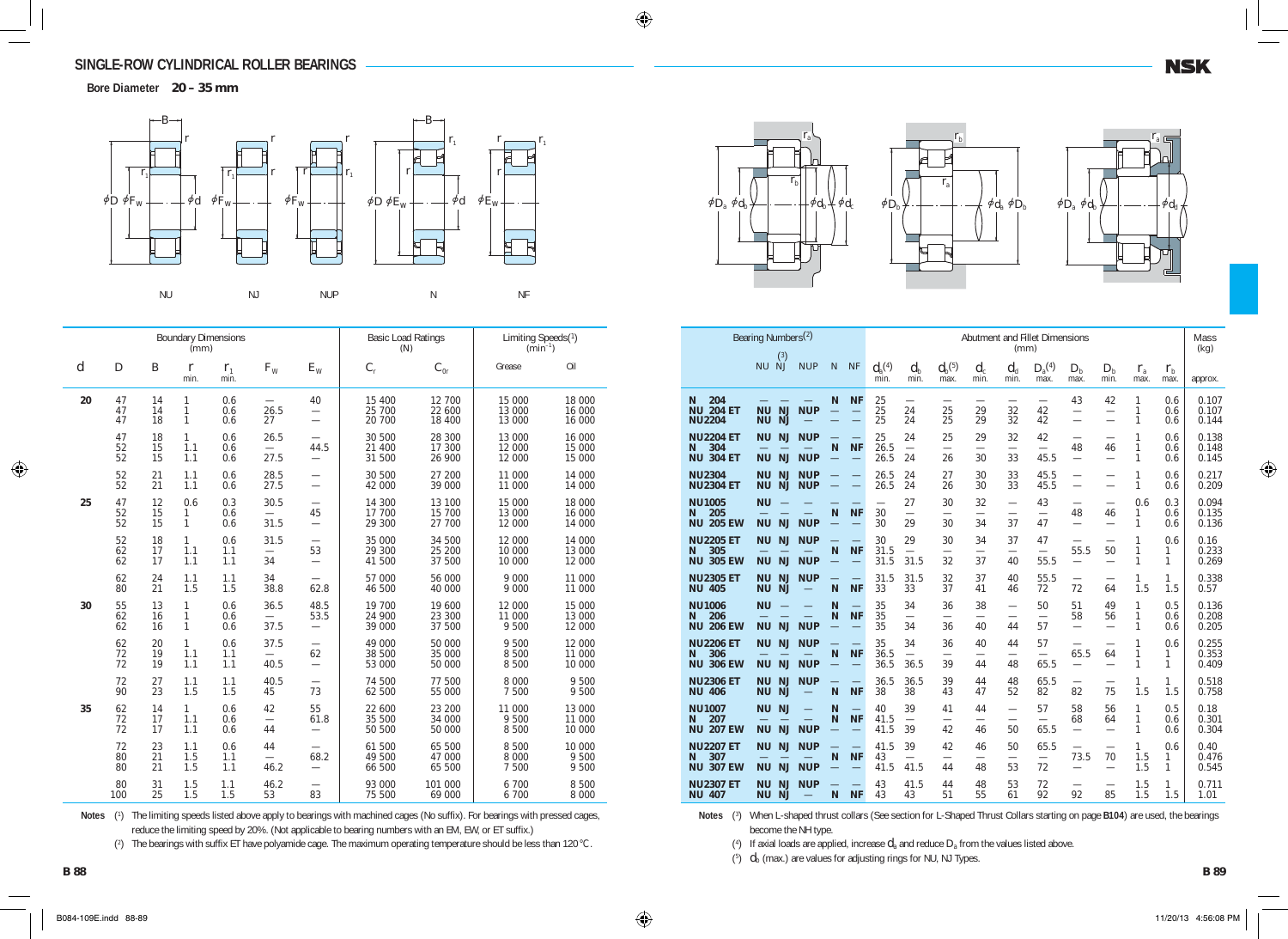**Bore Diameter 40 – 55 mm**



|                  |                   |                  | (mm)                                    | <b>Boundary Dimensions</b>              |                                        |                                        | <b>Basic Load Ratings</b><br>(N) |                               | Limiting Speeds(1)<br>$(min^{-1})$ |                              |  |
|------------------|-------------------|------------------|-----------------------------------------|-----------------------------------------|----------------------------------------|----------------------------------------|----------------------------------|-------------------------------|------------------------------------|------------------------------|--|
| $\boldsymbol{d}$ | $\boldsymbol{D}$  | $\boldsymbol{B}$ | $\mathbf{r}$<br>min.                    | $r_{1}$<br>min.                         | $F_{W}$                                | $E_{\rm W}$                            | $C_{\rm r}$                      | $C_{0r}$                      | Grease                             | Oil                          |  |
| 40               | 68<br>80<br>80    | 15<br>18<br>18   | $\mathbf{1}$<br>1.1<br>1.1              | 0.6<br>1.1<br>1.1                       | 47<br>49.5                             | 61<br>70<br>$\overline{\phantom{0}}$   | 27 300<br>43 500<br>55 500       | 29 000<br>43 000<br>55 500    | 10 000<br>8 500<br>7 500           | 12 000<br>10 000<br>9 0 0 0  |  |
|                  | 80<br>90<br>90    | 23<br>23<br>23   | 1.1<br>1.5<br>1.5                       | 1.1<br>1.5<br>1.5                       | 49.5<br>52                             | 77.5<br>$\overline{\phantom{0}}$       | 72 500<br>58 500<br>83 000       | 77 500<br>57 000<br>81 500    | 7 500<br>6 700<br>6 700            | 9 0 0 0<br>8 500<br>8 0 0 0  |  |
|                  | 90<br>110         | 33<br>27         | 1.5<br>$\overline{2}$                   | 1.5<br>$\overline{2}$                   | 52<br>58                               | 92                                     | 114 000<br>95 500                | 122 000<br>89 000             | 6 0 0 0<br>6 000                   | 7 500<br>7 500               |  |
| 45               | 75<br>85<br>85    | 16<br>19<br>19   | $\mathbf{1}$<br>1.1<br>1.1              | 0.6<br>1.1<br>1.1                       | 52.5<br>54.5                           | 67.5<br>75<br>$\overline{\phantom{0}}$ | 32 500<br>46 000<br>63 000       | 35 500<br>47 000<br>66 500    | 9 0 0 0<br>7 500<br>6 700          | 11 000<br>9 0 0 0<br>8 0 0 0 |  |
|                  | 85<br>100<br>100  | 23<br>25<br>25   | 1.1<br>1.5<br>1.5                       | 1.1<br>1.5<br>1.5                       | 54.5<br>58.5                           | 86.5<br>$\overline{\phantom{0}}$       | 76 000<br>79 000<br>97 500       | 84 500<br>77 500<br>98 500    | 6 700<br>6 300<br>6 000            | 8 5 0 0<br>7 500<br>7 500    |  |
|                  | 100<br>120        | 36<br>29         | 1.5<br>$\overline{2}$                   | 1.5<br>$\overline{2}$                   | 58.5<br>64.5                           | 100.5                                  | 137 000<br>107 000               | 153 000<br>102 000            | 5 300<br>5 600                     | 6 700<br>6 700               |  |
| 50               | 80<br>90<br>90    | 16<br>20<br>20   | 1<br>1.1<br>1.1                         | 0.6<br>1.1<br>1.1                       | 57.5<br>59.5                           | 72.5<br>80.4<br>$\equiv$               | 32 000<br>48 000<br>69 000       | 36 000<br>51 000<br>76 500    | 8 0 0 0<br>7 100<br>6 300          | 10 000<br>8 500<br>7 500     |  |
|                  | 90<br>110<br>110  | 23<br>27<br>27   | 1.1<br>$\overline{2}$<br>$\overline{2}$ | 1.1<br>2<br>$\overline{2}$              | 59.5<br>$\overline{\phantom{0}}$<br>65 | 95                                     | 83 500<br>87 000<br>110 000      | 97 000<br>86 000<br>113 000   | 6 300<br>5 600<br>5 000            | 8 0 0 0<br>6 700<br>6 000    |  |
|                  | 110<br>130<br>130 | 40<br>31<br>31   | $\overline{2}$<br>2.1<br>2.1            | $\overline{2}$<br>2.1<br>2.1            | 65<br>70.8                             | 110.8<br>110.8                         | 163 000<br>139 000<br>129 000    | 187 000<br>136 000<br>124 000 | 5 0 0 0<br>5 0 0 0<br>5 0 0 0      | 6 300<br>6 0 0 0<br>6 0 0 0  |  |
| 55               | 90<br>100<br>100  | 18<br>21<br>21   | 1.1<br>1.5<br>1.5                       | 1<br>1.1<br>1.1                         | 64.5<br>$\overline{\phantom{0}}$<br>66 | 80.5<br>88.5                           | 37 500<br>58 000<br>86 500       | 44 000<br>62 500<br>98 500    | 7 500<br>6 300<br>5 600            | 9 0 0 0<br>7 500<br>7 100    |  |
|                  | 100<br>120<br>120 | 25<br>29<br>29   | 1.5<br>$\overline{2}$<br>$\overline{2}$ | 1.1<br>$\overline{2}$<br>$\overline{2}$ | 66<br>70.5                             | 104.5<br>$\overline{\phantom{0}}$      | 101 000<br>111 000<br>137 000    | 122 000<br>111 000<br>143 000 | 5 600<br>5 000<br>4 500            | 7 100<br>6 300<br>5 600      |  |
|                  | 120<br>140        | 43<br>33         | $\overline{2}$<br>2.1                   | 2<br>2.1                                | 70.5<br>77.2                           | 117.2                                  | 201 000<br>139 000               | 233 000<br>138 000            | 4 500<br>4 500                     | 5 600<br>5 600               |  |

Notes (<sup>1</sup>) The limiting speeds listed above apply to bearings with machined cages (No suffix). For bearings with pressed cages, reduce the limiting speed by 20%. (Not applicable to bearing numbers with an EM, EW, or ET suffix.)

(<sup>2</sup> ) The bearings with suffix ET have polyamide cage. The maximum operating temperature should be less than 120°C.







|                                                  | Bearing Numbers <sup>(2)</sup>                   |                          |        |                                       | Abutment and Fillet Dimensions |                                        |                                      |                                      |                                      |                                         |                                                            |                                      |                                                    | Mass                                               |                         |
|--------------------------------------------------|--------------------------------------------------|--------------------------|--------|---------------------------------------|--------------------------------|----------------------------------------|--------------------------------------|--------------------------------------|--------------------------------------|-----------------------------------------|------------------------------------------------------------|--------------------------------------|----------------------------------------------------|----------------------------------------------------|-------------------------|
|                                                  | (3)                                              |                          |        |                                       |                                |                                        |                                      |                                      | (mm)                                 |                                         |                                                            |                                      |                                                    |                                                    | (kg)                    |
|                                                  | NU NJ                                            | <b>NUP</b>               | N      | <b>NF</b>                             | $d_{\rm a}^{(4)}$<br>min.      | $d_{\rm h}$<br>min.                    | $d_{\mathrm{b}}^{(5)}$<br>max.       | $d_{c}$<br>min.                      | $d_{d}$<br>min.                      | $D_{\rm a}^{(4)}$<br>max.               | $D_{\rm b}$<br>max.                                        | $D_{\rm b}$<br>min.                  | $r_{\rm a}$<br>max.                                | $r_{\rm h}$<br>max.                                | approx.                 |
| <b>NU1008</b><br>208<br>N<br><b>NU 208 EW</b>    | NU NJ<br><b>NJ</b><br><b>NU</b>                  | <b>NUP</b><br><b>NUP</b> | N<br>N | <b>NF</b>                             | 45<br>46.5<br>46.5             | 44<br>$\equiv$<br>46.5                 | 46<br>$\overline{\phantom{0}}$<br>48 | 49<br>$\overline{\phantom{0}}$<br>52 | $\overline{\phantom{0}}$<br>56       | 63<br>$\overline{\phantom{0}}$<br>73.5  | 64<br>73.5<br>$\overline{\phantom{0}}$                     | 62<br>72<br>$\overline{\phantom{0}}$ | 1<br>1<br>1                                        | 0.6<br>1<br>1                                      | 0.223<br>0.375<br>0.379 |
| <b>NU2208 ET</b><br>308<br>N<br><b>NU 308 EW</b> | <b>NU</b><br><b>NJ</b><br><b>NJ</b><br><b>NU</b> | <b>NUP</b><br><b>NUP</b> | N      | <b>NF</b>                             | 46.5<br>48<br>48               | 46.5<br>48                             | 48<br>50                             | 52<br>55                             | 56<br>60                             | 73.5<br>82                              | $\overline{\phantom{0}}$<br>82<br>$\overline{\phantom{0}}$ | $\overline{\phantom{0}}$<br>79       | 1<br>1.5<br>1.5                                    | 1<br>1.5<br>1.5                                    | 0.480<br>0.649<br>0.747 |
| <b>NU2308 ET</b><br><b>NU 408</b>                | <b>NU</b><br><b>NJ</b><br><b>NU</b><br><b>NJ</b> | <b>NUP</b><br><b>NUP</b> | N      | <b>NF</b>                             | 48<br>49                       | 48<br>49                               | 50<br>56                             | 55<br>60                             | 60<br>67                             | 82<br>101                               | 101                                                        | 94                                   | 1.5<br>$\mathfrak{D}$                              | 1.5<br>$\mathfrak{D}$                              | 0.933<br>1.28           |
| <b>NU1009</b><br>209<br>N<br><b>NU 209 EW</b>    | <b>NU</b><br><b>NJ</b><br><b>NU</b>              | <b>NUP</b>               | N<br>N | <b>NF</b><br><b>NF</b>                | 50<br>51.5<br>51.5             | 49<br>$\overline{\phantom{0}}$<br>51.5 | 51<br>52                             | 54<br>$\overline{\phantom{0}}$<br>57 | $\overline{\phantom{0}}$<br>61       | 70<br>$\overline{\phantom{0}}$<br>78.5  | 71<br>78.5<br>$\overline{\phantom{0}}$                     | 68<br>77<br>$\overline{\phantom{0}}$ | 1<br>1<br>1                                        | 0.6<br>1<br>$\mathbf{1}$                           | 0.279<br>0.429<br>0.438 |
| <b>NU2209 ET</b><br>309<br>N<br><b>NU 309 EW</b> | NU.<br><b>NJ</b><br><b>NU</b><br><b>NJ</b>       | <b>NUP</b><br><b>NUP</b> | N      | <b>NF</b>                             | 51.5<br>53<br>53               | 51.5<br>53                             | 52<br>$\overline{\phantom{0}}$<br>56 | 57<br>60                             | 61<br>66                             | 78.5<br>92                              | 92<br>$\overline{\phantom{0}}$                             | 77                                   | 1<br>1.5<br>1.5                                    | 1<br>1.5<br>1.5                                    | 0.521<br>0.869<br>1.01  |
| <b>NU2309 ET</b><br><b>NU 409</b>                | <b>NU</b><br>NJ<br><b>NU</b><br><b>NJ</b>        | <b>NUP</b><br><b>NUP</b> | N      | <b>NF</b>                             | 53<br>54                       | 53<br>54                               | 56<br>62                             | 60<br>66                             | 66<br>74                             | 92<br>111                               | 111                                                        | 103                                  | 1.5<br>2                                           | 1.5<br>$\overline{2}$                              | 1.28<br>1.62            |
| <b>NU1010</b><br>210<br>N<br><b>NU 210 EW</b>    | <b>NU</b><br><b>NJ</b><br>NJ<br>NU               | <b>NUP</b><br><b>NUP</b> | N<br>N | <b>NF</b><br>$\qquad \qquad -$        | 55<br>56.5<br>56.5             | 54<br>$\overline{\phantom{0}}$<br>56.5 | 56<br>57                             | 59<br>62                             | 67                                   | 75<br>$\overline{\phantom{0}}$<br>83.5  | 76<br>83.5<br>$\overline{\phantom{0}}$                     | 73<br>82<br>$\overline{\phantom{0}}$ | 1<br>1<br>1                                        | 0.6<br>1<br>1                                      | 0.301<br>0.483<br>0.50  |
| <b>NU2210 ET</b><br>310<br>N<br><b>NU 310 EW</b> | <b>NU</b><br><b>NJ</b><br><b>NJ</b><br><b>NU</b> | <b>NUP</b><br><b>NUP</b> | N      | <b>NF</b><br>$\overline{\phantom{0}}$ | 56.5<br>59<br>59               | 56.5<br>$\overline{\phantom{0}}$<br>59 | 57<br>63                             | 62<br>$\overline{\phantom{0}}$<br>67 | 67<br>73                             | 83.5<br>$\overline{\phantom{0}}$<br>101 | 101                                                        | 97<br>$\overline{\phantom{0}}$       | 1<br>$\overline{2}$<br>2                           | 1<br>$\overline{2}$<br>2                           | 0.562<br>1.11<br>1.3    |
| <b>NU2310 ET</b><br>410<br>N<br><b>NU 410</b>    | <b>NJ</b><br><b>NU</b><br><b>NU</b><br><b>NJ</b> | <b>NUP</b><br><b>NUP</b> | N<br>N | <b>NF</b><br><b>NF</b>                | 59<br>65<br>61                 | 59<br>$\overline{\phantom{0}}$<br>61   | 63<br>$\overline{\phantom{0}}$<br>68 | 67<br>$\overline{\phantom{0}}$<br>73 | 73<br>$\overline{\phantom{0}}$<br>81 | 101<br>$\overline{\phantom{0}}$<br>119  | $\overline{\phantom{0}}$<br>117<br>119                     | 113<br>113.3                         | $\overline{2}$<br>$\overline{2}$<br>$\mathfrak{D}$ | $\overline{2}$<br>$\overline{2}$<br>$\mathfrak{D}$ | 1.7<br>2.0<br>1.99      |
| <b>NU1011</b><br>211<br>N<br><b>NU 211 EW</b>    | NU NJ<br><b>NU</b><br>NJ                         | <b>NUP</b>               | N<br>N | <b>NF</b>                             | 61.5<br>63<br>63               | 60<br>61.5                             | 63<br>64                             | 66<br>68                             | 73                                   | 83.5<br>92                              | 85<br>93.5<br>$\overline{\phantom{0}}$                     | 82<br>91<br>$\overline{\phantom{0}}$ | 1<br>1.5<br>1.5                                    | 1<br>1<br>1                                        | 0.445<br>0.634<br>0.669 |
| <b>NU2211 ET</b><br>311<br>N<br><b>NU 311 EW</b> | <b>NU</b><br><b>NJ</b><br><b>NJ</b><br><b>NU</b> | <b>NUP</b><br><b>NUP</b> | N      | <b>NF</b>                             | 63<br>64<br>64                 | 61.5<br>$\overline{\phantom{0}}$<br>64 | 64<br>68                             | 68<br>72                             | 73<br>80                             | 92<br>$\overline{\phantom{0}}$<br>111   | 111<br>$\overline{\phantom{0}}$                            | $\overline{\phantom{0}}$<br>107      | 1.5<br>2<br>$\mathfrak{D}$                         | 1<br>$\overline{2}$<br>2                           | 0.783<br>1.42<br>1.64   |
| <b>NU2311 ET</b><br><b>NU 411</b>                | <b>NU</b><br><b>NJ</b><br>NU.<br><b>NJ</b>       | <b>NUP</b><br><b>NUP</b> | N      | <b>NF</b>                             | 64<br>66                       | 64<br>66                               | 68<br>75                             | 72<br>79                             | 80<br>87                             | 111<br>129                              | 129                                                        | 119                                  | $\overline{2}$<br>$\mathfrak{D}$                   | $\overline{2}$<br>$\mathfrak{D}$                   | 2.18<br>2.5             |

Notes (<sup>3</sup>) When L-shaped thrust collars (See section for L-Shaped Thrust Collars starting on page **B104**) are used, the bearings become the NH type.

(<sup>4</sup> ) If axial loads are applied, increase *d*a and reduce *D*a from the values listed above.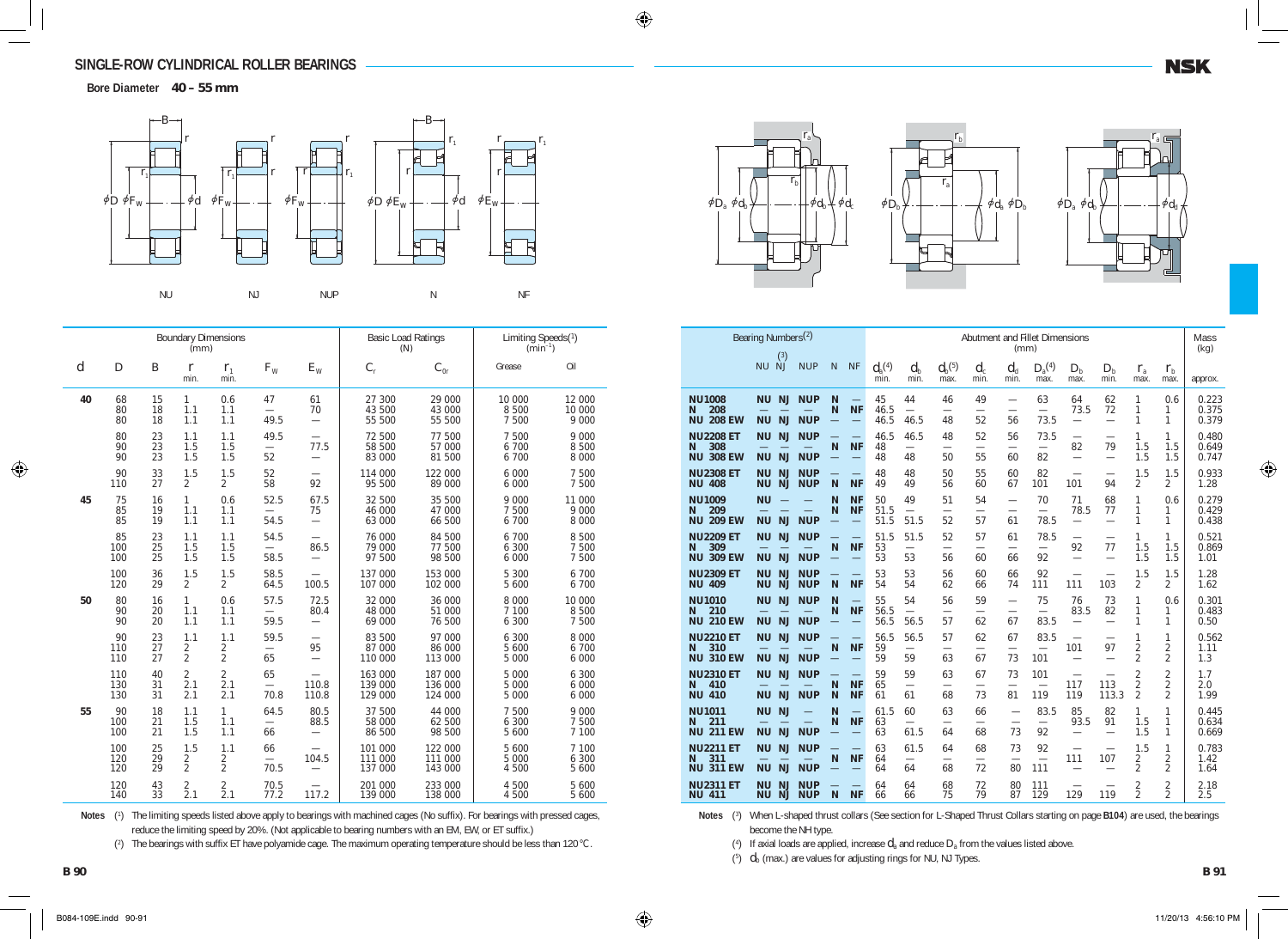**Bore Diameter 60 – 75 mm**



|                |                   |                  | (mm)                 | <b>Boundary Dimensions</b> |                                        |                                                             | <b>Basic Load Ratings</b><br>(N) |                               | Limiting Speeds(1)<br>$(min^{-1})$ |                              |  |
|----------------|-------------------|------------------|----------------------|----------------------------|----------------------------------------|-------------------------------------------------------------|----------------------------------|-------------------------------|------------------------------------|------------------------------|--|
| $\overline{d}$ | $\boldsymbol{D}$  | $\boldsymbol{B}$ | $\mathbf{r}$<br>min. | $r_{1}$<br>min.            | $F_{\rm W}$                            | $E_{\rm W}$                                                 | $C_{\rm r}$                      | $C_{0r}$                      | Grease                             | Oil                          |  |
| 60             | 95<br>110<br>110  | 18<br>22<br>22   | 1.1<br>1.5<br>1.5    | $\mathbf{1}$<br>1.5<br>1.5 | 69.5<br>72                             | 85.5<br>97.5                                                | 40 000<br>68 500<br>97 500       | 48 500<br>75 000<br>107 000   | 6 700<br>6 0 0 0<br>5 300          | 8 500<br>7 100<br>6 300      |  |
|                | 110<br>130<br>130 | 28<br>31<br>31   | 1.5<br>2.1<br>2.1    | 1.5<br>2.1<br>2.1          | 72<br>77                               | $\overline{\phantom{0}}$<br>113<br>$\overline{\phantom{0}}$ | 131 000<br>124 000<br>124 000    | 157 000<br>126 000<br>126 000 | 5 300<br>4 800<br>4 800            | 6 300<br>5 600<br>5 600      |  |
|                | 130<br>130<br>150 | 31<br>46<br>35   | 2.1<br>2.1<br>2.1    | 2.1<br>2.1<br>2.1          | 77<br>77<br>83                         | $\overline{\phantom{0}}$<br>$\overline{\phantom{0}}$<br>127 | 150 000<br>222 000<br>167 000    | 157 000<br>262 000<br>168 000 | 4 800<br>4 300<br>4 300            | 5 600<br>5 300<br>5 300      |  |
| 65             | 100<br>120<br>120 | 18<br>23<br>23   | 1.1<br>1.5<br>1.5    | $\mathbf{1}$<br>1.5<br>1.5 | 74.5<br>78.5                           | 90.5<br>105.6<br>$\overline{\phantom{0}}$                   | 41 000<br>84 000<br>108 000      | 51 000<br>94 500<br>119 000   | 6 300<br>5 300<br>4 800            | 8 0 0 0<br>6 300<br>5 600    |  |
|                | 120<br>140<br>140 | 31<br>33<br>33   | 1.5<br>2.1<br>2.1    | 1.5<br>2.1<br>2.1          | 78.5<br>83.5                           | 121.5<br>$\overline{\phantom{0}}$                           | 149 000<br>135 000<br>135 000    | 181 000<br>139 000<br>139 000 | 4 800<br>4 300<br>4 300            | 6 0 0 0<br>300<br>5<br>5 300 |  |
|                | 140<br>140<br>160 | 33<br>48<br>37   | 2.1<br>2.1<br>2.1    | 2.1<br>2.1<br>2.1          | 82.5<br>82.5<br>89.3                   | $\overline{\phantom{0}}$<br>135.3                           | 181 000<br>233 000<br>182 000    | 191 000<br>265 000<br>186 000 | 4 300<br>3 800<br>4 0 0 0          | 5 300<br>4 800<br>4 800      |  |
| 70             | 110<br>125<br>125 | 20<br>24<br>24   | 1.1<br>1.5<br>1.5    | $\mathbf{1}$<br>1.5<br>1.5 | 80<br>$\equiv$<br>83.5                 | 100<br>110.5<br>$\overline{\phantom{0}}$                    | 58 500<br>83 500<br>119 000      | 70 500<br>95 000<br>137 000   | 6 0 0 0<br>5 0 0 0<br>5 0 0 0      | 7 100<br>6 300<br>6 300      |  |
|                | 125<br>150<br>150 | 31<br>35<br>35   | 1.5<br>2.1<br>2.1    | 1.5<br>2.1<br>2.1          | 83.5<br>$\overline{\phantom{0}}$<br>90 | 130<br>$\overline{\phantom{0}}$                             | 156 000<br>149 000<br>158 000    | 194 000<br>156 000<br>168 000 | 4 500<br>4 000<br>4 000            | 5 600<br>5 0 0 0<br>5 0 0 0  |  |
|                | 150<br>150<br>180 | 35<br>51<br>42   | 2.1<br>2.1<br>3      | 2.1<br>2.1<br>3            | 89<br>89<br>100                        | $\overline{\phantom{0}}$<br>$\overline{\phantom{0}}$<br>152 | 205 000<br>274 000<br>228 000    | 222 000<br>325 000<br>236 000 | 4 000<br>3 600<br>3 600            | 5 0 0 0<br>4 500<br>4 300    |  |
| 75             | 115<br>130<br>130 | 20<br>25<br>25   | 1.1<br>1.5<br>1.5    | 1<br>1.5<br>1.5            | 85<br>$\overline{\phantom{0}}$<br>88.5 | 105<br>116.5<br>$\overline{\phantom{0}}$                    | 60 000<br>96 500<br>130 000      | 74 500<br>111 000<br>156 000  | 5 600<br>4 800<br>4 800            | 6 700<br>6 000<br>6 000      |  |
|                | 130<br>160<br>160 | 31<br>37<br>37   | 1.5<br>2.1<br>2.1    | 1.5<br>2.1<br>2.1          | 88.5<br>95.5                           | 139.5                                                       | 162 000<br>179 000<br>179 000    | 207 000<br>189 000<br>189 000 | 4 300<br>3 800<br>3 800            | 5 300<br>4 800<br>4 800      |  |
|                | 160<br>160<br>190 | 37<br>55<br>45   | 2.1<br>2.1<br>3      | 2.1<br>2.1<br>3            | 95<br>95<br>104.5                      | 160.5                                                       | 240 000<br>330 000<br>262 000    | 263 000<br>395 000<br>274 000 | 3 800<br>3 4 0 0<br>3 4 0 0        | 4 800<br>300<br>4<br>4 0 0 0 |  |

Notes (<sup>1</sup>) The limiting speeds listed above apply to bearings with machined cages (No suffix). For bearings with pressed cages, reduce the limiting speed by 20%. (Not applicable to bearing numbers with an EM, EW, or ET suffix.)

(<sup>2</sup> ) The bearings with suffix ET have polyamide cage. The maximum operating temperature should be less than 120°C.





|                                                       | Bearing Numbers <sup>(2)</sup><br>(3)                               |                                        |                               |                                                      | Abutment and Fillet Dimensions<br>(mm) |                                             |                                      |                                       |                                                             |                                         |                                                                                  |                                                               |                                                    |                                                    | Mass<br>(kg)            |
|-------------------------------------------------------|---------------------------------------------------------------------|----------------------------------------|-------------------------------|------------------------------------------------------|----------------------------------------|---------------------------------------------|--------------------------------------|---------------------------------------|-------------------------------------------------------------|-----------------------------------------|----------------------------------------------------------------------------------|---------------------------------------------------------------|----------------------------------------------------|----------------------------------------------------|-------------------------|
|                                                       | NU NJ                                                               | <b>NUP</b>                             | N                             | <b>NF</b>                                            | $d_{\rm a}^{(4)}$<br>min.              | $d_{\rm b}$<br>min.                         | $d_{\rm b}{}^{(5)}$<br>max.          | $d_{c}$<br>min.                       | $d_{d}$<br>min.                                             | $D_{a}^{(4)}$<br>max.                   | $D_{\rm b}$<br>max.                                                              | $D_{\rm b}$<br>min.                                           | $r_{\rm a}$<br>max.                                | $r_{\rm b}$<br>max.                                | approx.                 |
| <b>NU1012</b><br>212<br>N<br><b>NU 212 EW</b>         | <b>NJ</b><br><b>NU</b><br><b>NU</b><br><b>NJ</b>                    | <u>in</u><br><b>NUP</b>                | N<br>N                        | <b>NF</b><br><b>NF</b>                               | 66.5<br>68<br>68                       | 65<br>$\overline{\phantom{0}}$<br>68        | 68<br>$\overline{\phantom{0}}$<br>70 | 71<br>75                              | $\overline{\phantom{0}}$<br>$\overline{\phantom{0}}$<br>80  | 88.5<br>$\overline{\phantom{0}}$<br>102 | 90<br>102<br>$\overline{\phantom{0}}$                                            | 87<br>100<br>$\overline{\phantom{0}}$                         | 1<br>1.5<br>1.5                                    | 1<br>1.5<br>1.5                                    | 0.474<br>0.823<br>0.824 |
| <b>NU2212 ET</b><br>312<br>N<br><b>NU 312</b>         | <b>NJ</b><br><b>NU</b><br><b>NJ</b><br><b>NU</b>                    | <b>NUP</b><br><b>NUP</b>               | N                             | <b>NF</b><br>-                                       | 68<br>71<br>71                         | 68<br>$\overline{\phantom{0}}$<br>71        | 70<br>$\overline{\phantom{0}}$<br>75 | 75<br>$\overline{\phantom{0}}$<br>79  | 80<br>$\overline{\phantom{0}}$<br>86                        | 102<br>$\overline{\phantom{0}}$<br>119  | $\overline{\phantom{0}}$<br>119<br>$\overline{\phantom{0}}$                      | 115<br>$\overline{\phantom{0}}$                               | 1.5<br>2<br>$\overline{2}$                         | 1.5<br>2<br>2                                      | 1.06<br>1.78<br>1.82    |
| <b>NU 312 EM</b><br><b>NU2312 ET</b>                  | <b>NU</b><br><b>NJ</b><br><b>NJ</b><br><b>NU</b>                    | <b>NUP</b><br><b>NUP</b>               | $\equiv$                      | $\equiv$<br>$\qquad \qquad -$                        | 71<br>71                               | 71<br>71                                    | 75<br>75                             | 79<br>79                              | 86<br>86                                                    | 119<br>119                              | $\overline{\phantom{0}}$<br>$\overline{\phantom{0}}$                             |                                                               | $\overline{2}$<br>$\overline{2}$<br>$\mathfrak{D}$ | $\overline{2}$<br>$\overline{2}$                   | 2.06<br>2.7             |
| <b>NU 412</b><br><b>NU1013</b><br>213<br>N            | <b>NU</b><br><b>NJ</b><br><b>NJ</b><br><b>NU</b>                    | <b>NUP</b>                             | N<br>N<br>N                   | <b>NF</b><br><b>NF</b><br><b>NF</b>                  | 71<br>71.5<br>73                       | 71<br>70<br>$\equiv$                        | 80<br>73<br>$\overline{\phantom{0}}$ | 85<br>76                              | 94<br>$\overline{\phantom{0}}$<br>$\overline{\phantom{0}}$  | 139<br>93.5<br>$\overline{\phantom{0}}$ | 139<br>95<br>112                                                                 | 130<br>92<br>108                                              | 1<br>1.5                                           | $\overline{2}$<br>1<br>1.5                         | 3.04<br>0.504<br>1.05   |
| <b>NU 213 EW</b><br><b>NU2213 ET</b><br>313<br>N      | <b>NJ</b><br><b>NU</b><br>NJ<br><b>NU</b>                           | <b>NUP</b><br><b>NUP</b>               | $\overline{\phantom{0}}$<br>N | <b>NF</b>                                            | 73<br>73<br>76                         | 73<br>73<br>$\overline{\phantom{0}}$        | 76<br>76<br>$\overline{\phantom{0}}$ | 81<br>81<br>$\overline{\phantom{0}}$  | 87<br>87                                                    | 112<br>112<br>$\overline{\phantom{0}}$  | $\overline{\phantom{0}}$<br>129                                                  | $\overline{\phantom{0}}$<br>$\overline{\phantom{0}}$<br>125   | 1.5<br>1.5<br>2                                    | 1.5<br>1.5<br>2                                    | 1.05<br>1.41<br>2.17    |
| <b>NU 313</b><br><b>NU 313 EM</b><br><b>NU2313 ET</b> | <b>NU</b><br><b>NJ</b><br><b>NJ</b><br><b>NU</b><br>NJ<br><b>NU</b> | <b>NUP</b><br><b>NUP</b><br><b>NUP</b> | $\overline{\phantom{0}}$      | $\overline{\phantom{0}}$<br>$\overline{\phantom{0}}$ | 76<br>76<br>76                         | 76<br>76<br>76                              | 81<br>80<br>80                       | 85<br>85<br>85                        | 93<br>93<br>93                                              | 129<br>129<br>129                       | $\overline{\phantom{0}}$<br>$\overline{\phantom{0}}$<br>$\overline{\phantom{0}}$ | $\overline{\phantom{0}}$                                      | $\overline{2}$<br>$\overline{2}$<br>$\overline{2}$ | $\overline{2}$<br>$\overline{2}$<br>$\overline{2}$ | 2.23<br>2.56<br>3.16    |
| <b>NU 413</b><br><b>NU1014</b><br>214<br>N            | <b>NU</b><br><b>NJ</b><br><b>NJ</b><br><b>NU</b>                    | $\overline{\phantom{0}}$<br><b>NUP</b> | N<br>N<br>N                   | <b>NF</b><br><b>NF</b><br><b>NF</b>                  | 76<br>76.5<br>78                       | 76<br>75<br>$\overline{\phantom{0}}$        | 86<br>79<br>$\overline{\phantom{0}}$ | 91<br>82<br>$\overline{\phantom{0}}$  | 100                                                         | 149<br>103.5                            | 149<br>105<br>117                                                                | 138.8<br>101<br>113                                           | $\overline{2}$<br>1<br>1.5                         | 2<br>1<br>1.5                                      | 3.63<br>0.693<br>1.14   |
| <b>NU 214 EM</b><br><b>NU2214 ET</b><br>314<br>N      | <b>NJ</b><br><b>NU</b><br>NJ<br><b>NU</b>                           | <b>NUP</b><br><b>NUP</b>               | $\overline{\phantom{0}}$<br>N | $\equiv$<br><b>NF</b>                                | 78<br>78<br>81                         | 78<br>78<br>$\overline{\phantom{0}}$        | 81<br>81<br>$\overline{\phantom{0}}$ | 86<br>86<br>$\overline{\phantom{0}}$  | 92<br>92                                                    | 117<br>117<br>$\overline{\phantom{0}}$  | $\overline{\phantom{0}}$<br>$\overline{\phantom{0}}$<br>139                      | $\overline{\phantom{0}}$<br>$\overline{\phantom{0}}$<br>133.5 | 1.5<br>1.5<br>2                                    | 1.5<br>1.5<br>2                                    | 1.29<br>1.49<br>2.67    |
| <b>NU 314</b><br><b>NU 314 EM</b><br><b>NU2314 ET</b> | <b>NJ</b><br><b>NU</b><br>NJ<br><b>NU</b><br><b>NJ</b><br><b>NU</b> | <b>NUP</b><br><b>NUP</b><br><b>NUP</b> |                               |                                                      | 81<br>81<br>81                         | 81<br>81<br>81                              | 87<br>86<br>86                       | 92<br>92<br>92                        | 100<br>100<br>100                                           | 139<br>139<br>139                       | $\overline{\phantom{0}}$                                                         | $\overline{\phantom{0}}$                                      | $\overline{2}$<br>$\overline{2}$<br>$\overline{2}$ | 2<br>$\overline{2}$<br>$\overline{2}$              | 2.75<br>3.09<br>3.92    |
| <b>NU 414</b><br><b>NU1015</b><br>N<br>215            | <b>NJ</b><br><b>NU</b><br><b>NU</b>                                 | <b>NUP</b>                             | N<br>N<br>N                   | <b>NF</b><br><b>NF</b><br><b>NF</b>                  | 83<br>81.5<br>83                       | 83<br>80<br>$\overline{\phantom{0}}$        | 97<br>83<br>$\overline{\phantom{0}}$ | 102<br>87<br>$\overline{\phantom{0}}$ | 112<br>$\overline{\phantom{0}}$<br>$\overline{\phantom{0}}$ | 167<br>108.5                            | 167<br>110<br>122                                                                | 155<br>106<br>119                                             | 2.5<br>1<br>1.5                                    | 2.5<br>1<br>1.5                                    | 5.28<br>0.731<br>1.23   |
| <b>NU 215 EM</b><br><b>NU2215 ET</b><br>315<br>N      | <b>NU</b><br><b>NJ</b><br>NJ<br><b>NU</b>                           | <b>NUP</b><br><b>NUP</b>               | N                             | <b>NF</b>                                            | 83<br>83<br>86                         | 83<br>83<br>$\overbrace{\phantom{1232211}}$ | 86<br>86                             | 90<br>90<br>$\overline{\phantom{0}}$  | 96<br>96<br>$\overline{\phantom{0}}$                        | 122<br>122<br>$\overline{\phantom{0}}$  | $\overline{\phantom{0}}$<br>149                                                  | $\overline{\phantom{0}}$<br>143                               | 1.5<br>1.5<br>2                                    | 1.5<br>1.5<br>2                                    | 1.44<br>1.57<br>3.2     |
| <b>NU 315</b><br><b>NU 315 EM</b>                     | <b>NJ</b><br><b>NU</b><br>NJ<br><b>NU</b>                           | <b>NUP</b><br><b>NUP</b>               | <u>in</u>                     | $\overline{\phantom{0}}$<br>$\overline{\phantom{0}}$ | 86<br>86                               | 86<br>86                                    | 93<br>92                             | 97<br>97                              | 106<br>106                                                  | 149<br>149                              | $\overline{\phantom{0}}$                                                         | $\overline{\phantom{0}}$                                      | 2<br>$\overline{2}$                                | 2<br>$\overline{2}$                                | 3.26<br>3.73            |
| <b>NU2315 ET</b><br><b>NU 415</b>                     | <b>NU</b><br><b>NJ</b><br><b>NJ</b><br><b>NU</b>                    | <b>NUP</b>                             | N                             | ÷.<br><b>NF</b>                                      | 86<br>88                               | 86<br>88                                    | 92<br>102                            | 97<br>107                             | 106<br>118                                                  | 149<br>177                              | $\overline{\phantom{0}}$<br>177                                                  | $\overline{\phantom{0}}$<br>164                               | $\overline{2}$<br>2.5                              | 2<br>2.5                                           | 4.86<br>6.27            |

Notes (<sup>3</sup>) When L-shaped thrust collars (See section for L-Shaped Thrust Collars starting on page **B104**) are used, the bearings become the NH type.

(<sup>4</sup> ) If axial loads are applied, increase *d*a and reduce *D*a from the values listed above.

(<sup>5</sup> ) *d*b (max.) are values for adjusting rings for NU, NJ Types.

**NSK**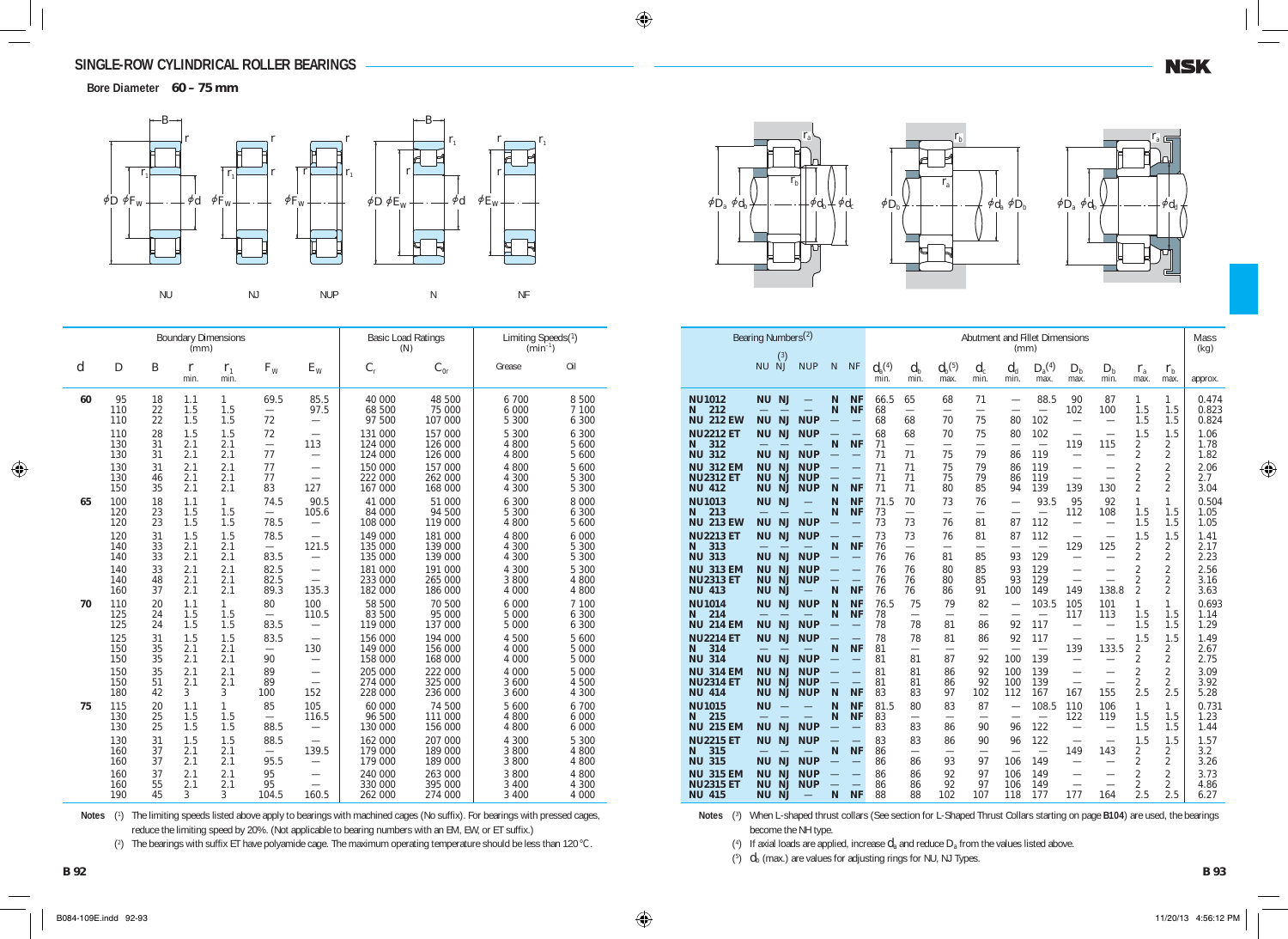**Bore Diameter 80 – 95 mm**



|                |                   |                | (mm)                                    | <b>Boundary Dimensions</b>            |                                          |                                 | <b>Basic Load Ratings</b><br>(N) |                               | Limiting Speeds(1)<br>$(min^{-1})$ |                           |  |
|----------------|-------------------|----------------|-----------------------------------------|---------------------------------------|------------------------------------------|---------------------------------|----------------------------------|-------------------------------|------------------------------------|---------------------------|--|
| $\overline{d}$ | D                 | B              | r<br>min.                               | $r_{1}$<br>min.                       | $F_{\rm W}$                              | $E_{\rm W}$                     | $C_{\rm r}$                      | $C_{0r}$                      | Grease                             | Oil                       |  |
| 80             | 125<br>140<br>140 | 22<br>26<br>26 | 1.1<br>2<br>$\overline{2}$              | 1<br>$\overline{2}$<br>$\overline{2}$ | 91.5<br>95.3                             | 113.5<br>125.3                  | 72 500<br>106 000<br>139 000     | 90 500<br>122 000<br>167 000  | 5 300<br>4 500<br>4 500            | 6 300<br>5 300<br>5 300   |  |
|                | 140<br>170<br>170 | 33<br>39<br>39 | $\overline{2}$<br>2.1<br>2.1            | $\overline{2}$<br>2.1<br>2.1          | 95.3<br>$\equiv$<br>101                  | 147                             | 186 000<br>190 000<br>256 000    | 243 000<br>207 000<br>282 000 | 4 0 0 0<br>3 600<br>3 600          | 5 000<br>4 300<br>4 300   |  |
|                | 170<br>200        | 58<br>48       | 2.1<br>3                                | 2.1<br>3                              | 101<br>110                               | 170                             | 355 000<br>299 000               | 430 000<br>315 000            | 3 200<br>3 200                     | 4 0 0 0<br>3 800          |  |
| 85             | 130<br>150<br>150 | 22<br>28<br>28 | 1.1<br>$\overline{c}$<br>$\overline{c}$ | 1<br>$\overline{c}$<br>$\overline{2}$ | 96.5<br>100.5                            | 118.5<br>133.8                  | 74 500<br>120 000<br>167 000     | 95 500<br>140 000<br>199 000  | 5 0 0 0<br>4 300<br>4 300          | 6 000<br>5 000<br>5 000   |  |
|                | 150<br>180<br>180 | 36<br>41<br>41 | $\overline{c}$<br>3<br>3                | $\overline{2}$<br>3<br>3              | 100.5<br>$\overline{\phantom{0}}$<br>108 | 156                             | 217 000<br>225 000<br>212 000    | 279 000<br>247 000<br>228 000 | 3 800<br>3 4 0 0<br>3 4 0 0        | 4 500<br>4 000<br>4 000   |  |
|                | 180<br>180<br>210 | 41<br>60<br>52 | 3<br>3<br>$\overline{4}$                | 3<br>3<br>4                           | 108<br>108<br>113                        | 177                             | 291 000<br>395 000<br>335 000    | 330 000<br>485 000<br>350 000 | 3 4 0 0<br>3 0 0 0<br>3 0 0 0      | 4 000<br>3 800<br>3 800   |  |
| 90             | 140<br>160<br>160 | 24<br>30<br>30 | 1.5<br>$\overline{c}$<br>$\overline{2}$ | 1.1<br>2<br>$\overline{2}$            | 103<br>$\overline{\phantom{0}}$<br>107   | 127<br>143<br>$\equiv$          | 88 000<br>152 000<br>182 000     | 114 000<br>178 000<br>217 000 | 4 500<br>4 0 0 0<br>4 0 0 0        | 5 600<br>4 800<br>4 800   |  |
|                | 160<br>190<br>190 | 40<br>43<br>43 | $\overline{c}$<br>3<br>3                | $\frac{2}{3}$<br>3                    | 107<br>$\overline{\phantom{0}}$<br>115   | $\overline{\phantom{0}}$<br>165 | 242 000<br>240 000<br>240 000    | 315 000<br>265 000<br>265 000 | 3 600<br>3 200<br>3 200            | 4 300<br>3 800<br>3 800   |  |
|                | 190<br>190<br>225 | 43<br>64<br>54 | 3<br>3<br>$\overline{4}$                | 3<br>3<br>4                           | 113.5<br>113.5<br>123.5                  | 191.5                           | 315 000<br>435 000<br>375 000    | 355 000<br>535 000<br>400 000 | 3 200<br>2 800<br>2 800            | 3 800<br>3 400<br>3 4 0 0 |  |
| 95             | 145<br>170<br>170 | 24<br>32<br>32 | 1.5<br>2.1<br>2.1                       | 1.1<br>2.1<br>2.1                     | 108<br>$\overline{\phantom{0}}$<br>112.5 | 132<br>151.5                    | 90 500<br>166 000<br>220 000     | 120 000<br>196 000<br>265 000 | 4 300<br>3 800<br>3 800            | 5 300<br>4 500<br>4 500   |  |
|                | 170<br>200<br>200 | 43<br>45<br>45 | 2.1<br>3<br>3                           | 2.1<br>3<br>3                         | 112.5<br>121.5                           | 173.5                           | 286 000<br>259 000<br>259 000    | 370 000<br>289 000<br>289 000 | 3 4 0 0<br>3 0 0 0<br>3 000        | 4 000<br>3 600<br>3 600   |  |
|                | 200<br>200<br>240 | 45<br>67<br>55 | 3<br>3<br>4                             | 3<br>3<br>4                           | 121.5<br>121.5<br>133.5                  | 201.5                           | 335 000<br>460 000<br>400 000    | 385 000<br>585 000<br>445 000 | 3 0 0 0<br>2 600<br>2 600          | 3 600<br>3 4 0 0<br>3 200 |  |

Notes (<sup>1</sup>) The limiting speeds listed above apply to bearings with machined cages (No suffix). For bearings with pressed cages, reduce the limiting speed by 20%. (Not applicable to bearing numbers with an EM, EW, or ET suffix.)

(2) The bearings with suffix ET have polyamide cage. The maximum operating temperature should be less than 120°C.







|                                                       | Bearing Numbers <sup>(2)</sup>                                      |                                               |                               |                                                                   |                           |                                               |                                                   |                                        | (mm)                                                        | Abutment and Fillet Dimensions           |                                                             |                                                             |                                                    |                                       | Mass<br>(kg)         |
|-------------------------------------------------------|---------------------------------------------------------------------|-----------------------------------------------|-------------------------------|-------------------------------------------------------------------|---------------------------|-----------------------------------------------|---------------------------------------------------|----------------------------------------|-------------------------------------------------------------|------------------------------------------|-------------------------------------------------------------|-------------------------------------------------------------|----------------------------------------------------|---------------------------------------|----------------------|
|                                                       | (3)<br>NU NJ                                                        | <b>NUP</b>                                    | N                             | <b>NF</b>                                                         | $d_{\rm a}^{(4)}$<br>min. | $d_{\rm b}$<br>min.                           | $d_{\rm b}^{\phantom{\dag}}{}^{\!\! (5)}$<br>max. | $d_{c}$<br>min.                        | $d_{\rm d}$<br>min.                                         | $D_{\rm a}^{~~(4)}$<br>max.              | $D_{\rm b}$<br>max.                                         | $D_{\rm h}$<br>min.                                         | $r_{\rm a}$<br>max.                                | $r_{\rm b}$<br>max.                   | approx.              |
| <b>NU1016</b><br>216<br>N<br><b>NU 216 EM</b>         | <b>NU</b><br>$\equiv$<br><b>NJ</b><br><b>NU</b>                     | <b>NUP</b><br><b>NUP</b>                      | N<br>N                        | $\overline{\phantom{0}}$<br><b>NF</b>                             | 86.5<br>89<br>89          | 85<br>$\overline{\phantom{0}}$<br>89          | 90<br>92                                          | 94<br>$\overline{\phantom{0}}$<br>97   | $\overline{\phantom{0}}$<br>104                             | 118.5<br>$\overline{\phantom{0}}$<br>131 | 120<br>131<br>$\overline{\phantom{0}}$                      | 115<br>128<br>$\overline{\phantom{0}}$                      | 1<br>$\overline{2}$<br>$\overline{2}$              | 1<br>$\overline{2}$<br>2              | 0.969<br>1.47<br>1.7 |
| <b>NU2216 ET</b><br>316<br>N<br><b>NU 316 EM</b>      | <b>NJ</b><br><b>NU</b><br><b>NJ</b><br><b>NU</b>                    | <b>NUP</b><br><b>NUP</b>                      | $\equiv$<br>N                 | $\overline{\phantom{0}}$<br><b>NF</b>                             | 89<br>91<br>91            | 89<br>$\overline{\phantom{0}}$<br>91          | 92<br>$\overline{\phantom{0}}$<br>98              | 97<br>$\overline{\phantom{0}}$<br>105  | 104<br>114                                                  | 131<br>$\overline{\phantom{0}}$<br>159   | $\overline{\phantom{0}}$<br>159<br>$\overline{\phantom{0}}$ | $\overline{\phantom{0}}$<br>150<br>$\overline{\phantom{0}}$ | $\overline{2}$<br>$\overline{2}$<br>$\overline{2}$ | $\overline{2}$<br>$\overline{2}$<br>2 | 1.96<br>3.85<br>4.45 |
| <b>NU2316 ET</b><br><b>NU 416</b>                     | <b>NJ</b><br><b>NU</b><br><b>NJ</b><br><b>NU</b>                    | <b>NUP</b>                                    | N                             | <b>NF</b>                                                         | 91<br>93                  | 91<br>93                                      | 98<br>107                                         | 105<br>112                             | 114<br>124                                                  | 159<br>187                               | $\overline{\phantom{0}}$<br>187                             | $\overline{\phantom{0}}$<br>173                             | $\overline{2}$<br>2.5                              | $\overline{2}$<br>2.5                 | 5.73<br>7.36         |
| <b>NU1017</b><br>217<br>N<br>217 EM<br><b>NU</b>      | <b>NU</b><br><b>NJ</b><br><b>NU</b>                                 | <b>NUP</b>                                    | N<br>N                        | <b>NF</b><br>$\overline{\phantom{0}}$                             | 91.5<br>94<br>94          | 90<br>94                                      | 95<br>$\overline{\phantom{0}}$<br>98              | 99<br>104                              | $\overline{\phantom{0}}$<br>$\overline{\phantom{0}}$<br>110 | 123.5<br>$\overline{\phantom{0}}$<br>141 | 125<br>141                                                  | 120<br>137<br>$\overline{\phantom{0}}$                      | 1<br>2<br>2                                        | 1<br>2<br>2                           | 1.01<br>1.87<br>2.11 |
| <b>NU2217 ET</b><br>317<br>N<br><b>NU 317</b>         | <b>NJ</b><br><b>NU</b><br><b>NU</b><br><b>NJ</b>                    | <b>NUP</b><br><b>NUP</b>                      | N                             | <b>NF</b><br>$\overline{\phantom{0}}$                             | 94<br>98<br>98            | 94<br>98                                      | 98<br>$\overline{\phantom{0}}$<br>105             | 104<br>110                             | 110<br>$\overline{\phantom{0}}$<br>119                      | 141<br>$\overline{\phantom{0}}$<br>167   | 167<br>$\overline{\phantom{0}}$                             | $\overline{\phantom{0}}$<br>159<br>$\overline{\phantom{0}}$ | $\overline{2}$<br>2.5<br>2.5                       | $\overline{2}$<br>2.5<br>2.5          | 2.44<br>4.53<br>4.6  |
| <b>NU 317 EM</b><br><b>NU2317 ET</b><br><b>NU 417</b> | <b>NJ</b><br><b>NU</b><br><b>NU</b><br>NJ<br><b>NU</b><br><b>NJ</b> | <b>NUP</b><br><b>NUP</b><br>$\equiv$          | N                             | <b>NF</b>                                                         | 98<br>98<br>101           | 98<br>98<br>101                               | 105<br>105<br>110                                 | 110<br>110<br>115                      | 119<br>119<br>128                                           | 167<br>167<br>194                        | $\overline{\phantom{0}}$<br>194                             | $\overline{\phantom{0}}$<br>180                             | 2.5<br>2.5<br>3                                    | 2.5<br>2.5<br>3                       | 5.26<br>6.77<br>9.56 |
| <b>NU1018</b><br>218<br>N<br><b>NU 218 EM</b>         | <b>NU</b><br><b>NU</b><br>NJ                                        | <b>NUP</b><br><b>NUP</b>                      | N<br>N                        | $\equiv$<br><b>NF</b><br>$\overline{\phantom{0}}$                 | 98<br>99<br>99            | 96.5<br>99                                    | 101<br>104                                        | 106<br>109                             | $\overline{\phantom{0}}$<br>116                             | 132<br>$\overline{\phantom{0}}$<br>151   | 133.5<br>151<br>$\overline{\phantom{0}}$                    | 129<br>146<br>$\overline{\phantom{0}}$                      | 1.5<br>2<br>$\overline{2}$                         | 1<br>$\overline{2}$<br>$\overline{2}$ | 1.35<br>2.31<br>2.6  |
| <b>NU2218 ET</b><br>318<br>N<br>318<br><b>NU</b>      | <b>NJ</b><br><b>NU</b><br><b>NU</b><br><b>NJ</b>                    | <b>NUP</b><br><b>NUP</b>                      | N                             | <b>NF</b>                                                         | 99<br>103<br>103          | 99<br>$\overline{\phantom{0}}$<br>103         | 104<br>$\overline{\phantom{0}}$<br>112            | 109<br>$\overline{\phantom{0}}$<br>117 | 116<br>127                                                  | 151<br>$\overline{\phantom{0}}$<br>177   | 177<br>$\overline{\phantom{0}}$                             | 168                                                         | $\overline{2}$<br>2.5<br>2.5                       | $\overline{2}$<br>2.5<br>2.5          | 3.11<br>5.31<br>5.38 |
| <b>NU 318 EM</b><br><b>NU2318 ET</b><br><b>NU 418</b> | NJ<br><b>NU</b><br><b>NU</b><br><b>NJ</b><br><b>NJ</b><br><b>NU</b> | <b>NUP</b><br><b>NUP</b><br>$\qquad \qquad -$ | $\overline{\phantom{0}}$<br>N | $\equiv$<br><b>NF</b>                                             | 103<br>103<br>106         | 103<br>103<br>106                             | 111<br>111<br>120                                 | 117<br>117<br>125                      | 127<br>127<br>139                                           | 177<br>177<br>209                        | $\overline{\phantom{0}}$<br>$\overline{\phantom{0}}$<br>209 | $\overline{\phantom{0}}$<br>196                             | 2.5<br>2.5<br>3                                    | 2.5<br>2.5<br>3                       | 6.1<br>7.9<br>11.5   |
| <b>NU1019</b><br>219<br>N<br><b>NU 219 EM</b>         | <b>NU</b><br><b>NJ</b><br><b>NJ</b><br><b>NU</b>                    | $\overline{\phantom{0}}$<br><b>NUP</b>        | N<br>N<br>▃                   | $\overline{\phantom{0}}$<br><b>NF</b><br>$\overline{\phantom{0}}$ | 103<br>106<br>106         | 101.5<br>106                                  | 106<br>$\overline{\phantom{0}}$<br>110            | 111<br>116                             | $\overbrace{\phantom{1232211}}$<br>123                      | 137<br>$\overline{\phantom{0}}$<br>159   | 138.5<br>159<br>$\overline{\phantom{0}}$                    | 134<br>155<br>$\overline{\phantom{0}}$                      | 1.5<br>2<br>$\overline{2}$                         | 1<br>$\overline{2}$<br>2              | 1.41<br>2.79<br>3.17 |
| <b>NU2219 ET</b><br>319<br>N<br><b>NU 319</b>         | <b>NJ</b><br><b>NU</b><br><b>NJ</b><br><b>NU</b>                    | <b>NUP</b><br><b>NUP</b>                      | N                             | <b>NF</b>                                                         | 106<br>108<br>108         | 106<br>$\overbrace{\phantom{1232211}}$<br>108 | 110<br>118                                        | 116<br>$\overline{\phantom{0}}$<br>124 | 123<br>134                                                  | 159<br>$\overline{\phantom{0}}$<br>187   | $\overline{\phantom{0}}$<br>187<br>$\overline{\phantom{0}}$ | $\overline{\phantom{0}}$<br>177<br>$\overline{\phantom{0}}$ | $\overline{2}$<br>2.5<br>2.5                       | $\overline{2}$<br>2.5<br>2.5          | 3.81<br>6.09<br>6.23 |
| <b>NU 319 EM</b><br><b>NU2319 ET</b><br><b>NU 419</b> | <b>NU</b><br><b>NJ</b><br>NU<br><b>NJ</b><br><b>NU</b><br><b>NJ</b> | <b>NUP</b><br><b>NUP</b><br><b>NUP</b>        |                               | <b>NF</b>                                                         | 108<br>108<br>111         | 108<br>108<br>111                             | 118<br>118<br>130                                 | 124<br>124<br>136                      | 134<br>134<br>149                                           | 187<br>187<br>224                        | 224                                                         | $\overline{\phantom{0}}$<br>206                             | 2.5<br>2.5<br>3                                    | 2.5<br>2.5<br>3                       | 7.13<br>9.21<br>13.6 |

Notes (<sup>3</sup>) When L-shaped thrust collars (See section for L-Shaped Thrust Collars starting on page **B104**) are used, the bearings become the NH type.

(<sup>4</sup> ) If axial loads are applied, increase *d*a and reduce *D*a from the values listed above.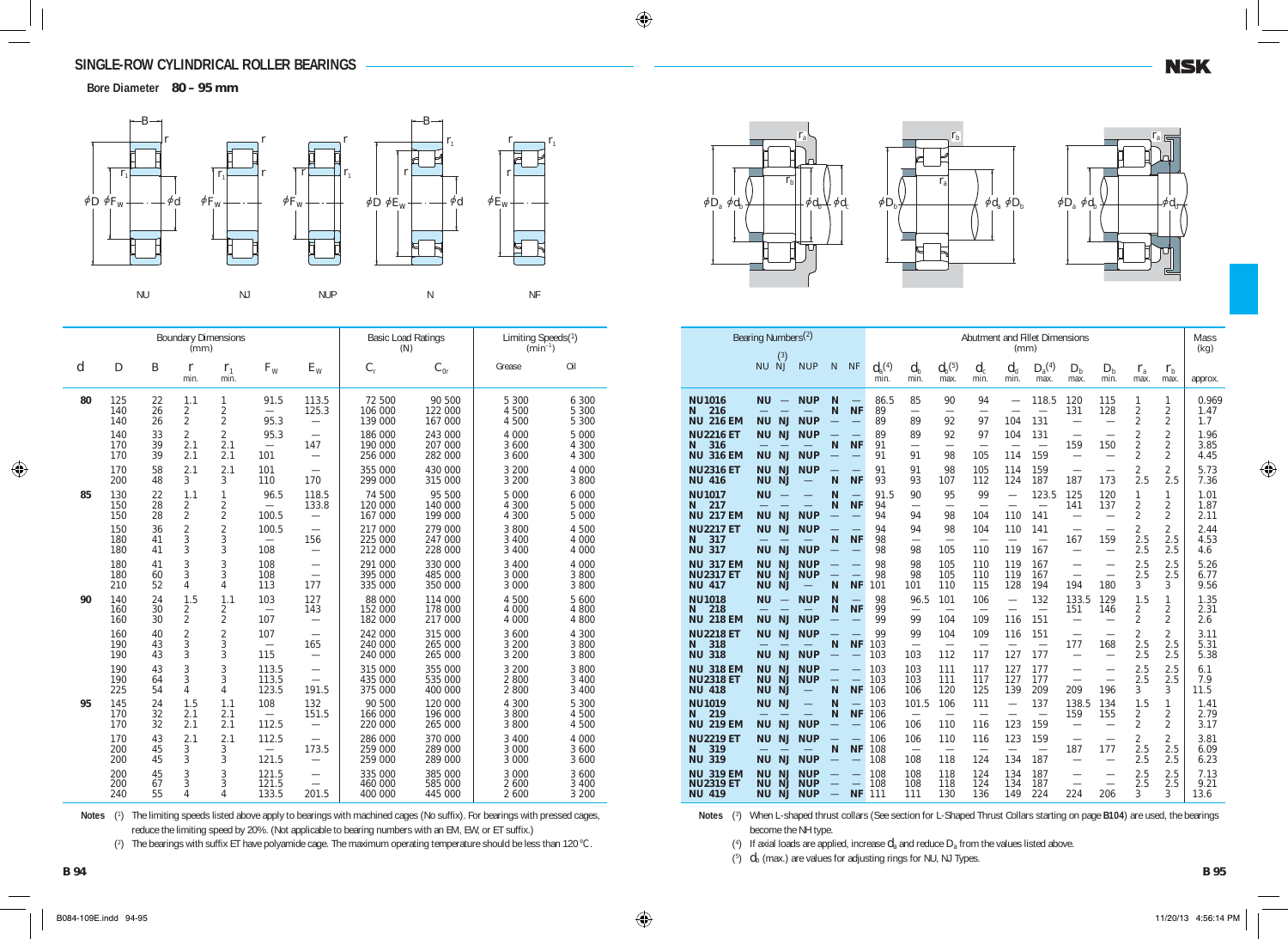**Bore Diameter 100 – 120 mm**



|                  |                          |                      | (mm)                            | <b>Boundary Dimensions</b>      |                                          |                                                             |                                          | <b>Basic Load Ratings</b><br>(N)         | Limiting Speeds(1)<br>$(min^{-1})$ |                                      |
|------------------|--------------------------|----------------------|---------------------------------|---------------------------------|------------------------------------------|-------------------------------------------------------------|------------------------------------------|------------------------------------------|------------------------------------|--------------------------------------|
| $\boldsymbol{d}$ | $\boldsymbol{D}$         | $\boldsymbol{B}$     | $\boldsymbol{r}$<br>min.        | $r_{1}$<br>min.                 | $F_{W}$                                  | $E_{\rm W}$                                                 | $C_{\rm r}$                              | $C_{0r}$                                 | Grease                             | Oil                                  |
| 100              | 150<br>180<br>180        | 24<br>34<br>34       | 1.5<br>2.1<br>2.1               | 1.1<br>2.1<br>2.1               | 113<br>$\overline{\phantom{0}}$<br>119   | 137<br>160<br>$\overline{\phantom{0}}$                      | 93 000<br>183 000<br>249 000             | 126 000<br>217 000<br>305 000            | 4 300<br>3 600<br>3 600            | 5 3 0 0<br>4 300<br>4 300            |
|                  | 180<br>215<br>215        | 46<br>47<br>47       | 2.1<br>3<br>3                   | 2.1<br>3<br>3                   | 119<br>129.5                             | 185.5                                                       | 335 000<br>299 000<br>299 000            | 445 000<br>335 000<br>335 000            | 3 200<br>2 800<br>2 800            | 3 800<br>3 400<br>3 400              |
|                  | 215<br>215<br>250        | 47<br>73<br>58       | 3<br>3<br>$\overline{4}$        | 3<br>3<br>4                     | 127.5<br>127.5<br>139                    | 211                                                         | 380 000<br>570 000<br>450 000            | 425 000<br>715 000<br>500 000            | 2 800<br>2 4 0 0<br>2 600          | 3 400<br>3 000<br>3 000              |
| 105              | 160<br>190<br>190        | 26<br>36<br>36       | $\overline{2}$<br>2.1<br>2.1    | 1.1<br>2.1<br>2.1               | 119.5<br>125                             | 145.5<br>168.8                                              | 109 000<br>201 000<br>262 000            | 149 000<br>241 000<br>310 000            | 4 000<br>3 4 0 0<br>3 4 0 0        | 4 800<br>4 0 0 0<br>4 0 0 0          |
|                  | 225<br>225<br>260        | 49<br>49<br>60       | 3<br>3<br>$\overline{4}$        | 3<br>3<br>$\overline{4}$        | 133<br>144.5                             | 195<br>220.5                                                | 340 000<br>425 000<br>495 000            | 390 000<br>480 000<br>555 000            | 2 600<br>2 600<br>2 4 0 0          | 3 200<br>3 200<br>3 0 0 0            |
| 110              | 170<br>200<br>200        | 28<br>38<br>38       | $\overline{2}$<br>2.1<br>2.1    | 1.1<br>2.1<br>2.1               | 125<br>$\equiv$<br>132.5                 | 155<br>178.5<br>$\overline{\phantom{0}}$                    | 131 000<br>229 000<br>293 000            | 174 000<br>272 000<br>365 000            | 3 800<br>3 200<br>3 200            | 4 500<br>3 800<br>3 800              |
|                  | 200<br>240<br>240<br>280 | 53<br>50<br>50<br>65 | 2.1<br>3<br>3<br>$\overline{4}$ | 2.1<br>3<br>3<br>$\overline{4}$ | 132.5<br>143<br>155                      | 207<br>$\overline{\phantom{0}}$<br>$\overline{\phantom{0}}$ | 385 000<br>380 000<br>450 000<br>550 000 | 515 000<br>435 000<br>525 000<br>620 000 | 2 800<br>2 600<br>2 600<br>2 2 0 0 | 3 4 0 0<br>3 0 0 0<br>3 000<br>2 800 |
| 120              | 180<br>215<br>215        | 28<br>40<br>40       | $\overline{2}$<br>2.1<br>2.1    | 1.1<br>2.1<br>2.1               | 135<br>$\overline{\phantom{0}}$<br>143.5 | 165<br>191.5                                                | 139 000<br>260 000<br>335 000            | 191 000<br>320 000<br>420 000            | 3 4 0 0<br>3 000<br>3 000          | 4 300<br>3 4 0 0<br>3 4 0 0          |
|                  | 215<br>260<br>260        | 58<br>55<br>55       | 2.1<br>3<br>3                   | 2.1<br>3<br>3                   | 143.5<br>154                             | 226<br>$\overline{\phantom{0}}$                             | 450 000<br>450 000<br>530 000            | 620 000<br>510 000<br>610 000            | 2 600<br>2 2 0 0<br>2 2 0 0        | 3 200<br>2 800<br>2 800              |
|                  | 260<br>310               | 86<br>72             | 3<br>5                          | 3<br>5                          | 154<br>170                               | 260                                                         | 795 000<br>675 000                       | 1 030 000<br>770 000                     | 2 000<br>2 000                     | 2 600<br>2 4 0 0                     |

Notes (<sup>1</sup>) The limiting speeds listed above apply to bearings with machined cages (No suffix). For bearings with pressed cages, reduce the limiting speed by 20%. (Not applicable to bearing numbers with an EM, EW, or ET suffix.)

(<sup>2</sup> ) The bearings with suffix ET have polyamide cage. The maximum operating temperature should be less than 120°C.

 $r<sub>i</sub>$  $\overline{r}$ j*D*<sup>a</sup> j*d*<sup>b</sup> j*d*<sup>b</sup> j*d*<sup>c</sup>





|                                                                   | Bearing Numbers <sup>(2)</sup>                                             |                                               |                                           |                                                     |                           |                                               |                                               |                                               | (mm)                                                        | Abutment and Fillet Dimensions                |                                                             |                                                             |                                                    |                                       | Mass<br>(kg)                 |
|-------------------------------------------------------------------|----------------------------------------------------------------------------|-----------------------------------------------|-------------------------------------------|-----------------------------------------------------|---------------------------|-----------------------------------------------|-----------------------------------------------|-----------------------------------------------|-------------------------------------------------------------|-----------------------------------------------|-------------------------------------------------------------|-------------------------------------------------------------|----------------------------------------------------|---------------------------------------|------------------------------|
|                                                                   | (3)<br>NU NJ                                                               | <b>NUP</b>                                    | $\mathsf{N}$                              | <b>NF</b>                                           | $d_{\rm a}^{(4)}$<br>min. | $d_{\rm b}$<br>min.                           | $d_{\mathrm{b}}^{(5)}$<br>max.                | $d_{c}$<br>min.                               | $d_{\rm d}$<br>min.                                         | $D_{\rm a}^{(4)}$<br>max.                     | $D_{\rm b}$<br>max.                                         | $D_{\rm b}$<br>min.                                         | $r_{\rm a}$<br>max.                                | $r_{\rm h}$<br>max.                   | approx.                      |
| <b>NU1020</b><br>220<br>N<br><b>NU 220 EM</b>                     | <b>NJ</b><br><b>NU</b><br><b>NU</b><br><b>NJ</b>                           | <b>NUP</b><br><b>NUP</b>                      | N<br>N<br>=                               | $\equiv$<br><b>NF</b><br>$\overline{\phantom{0}}$   | 108<br>111<br>111         | 106.5<br>111                                  | 111<br>$\overline{\phantom{0}}$<br>116        | 116<br>$\overline{\phantom{0}}$<br>122        | $\overline{\phantom{0}}$<br>$\overline{\phantom{0}}$<br>130 | 142<br>$\equiv$<br>169                        | 143.5<br>169<br>$\overline{\phantom{0}}$                    | 139<br>163<br>$\overline{\phantom{0}}$                      | 1.5<br>2<br>$\overline{2}$                         | 1<br>$\overline{2}$<br>$\mathfrak{D}$ | 1.47<br>3.36<br>3.81         |
| <b>NU2220 ET</b><br>320<br>N<br><b>NU 320</b>                     | <b>NJ</b><br><b>NU</b><br><b>NU</b><br><b>NJ</b>                           | <b>NUP</b><br><b>NUP</b>                      | $\overline{\phantom{0}}$<br>N             | $\overline{\phantom{0}}$<br><b>NF</b>               | 111<br>113<br>113         | 111<br>$\overbrace{\phantom{1232211}}$<br>113 | 116<br>$\overline{\phantom{0}}$<br>126        | 122<br>132                                    | 130<br>143                                                  | 169<br>$\overline{\phantom{0}}$<br>202        | $\overline{\phantom{0}}$<br>202<br>$\overline{\phantom{0}}$ | $\overline{\phantom{0}}$<br>190<br>$\overline{\phantom{0}}$ | $\overline{2}$<br>2.5<br>2.5                       | $\overline{2}$<br>2.5<br>2.5          | 4.69<br>7.59<br>7.69         |
| <b>NU 320 EM</b><br><b>NU2320 ET</b><br><b>NU 420</b>             | <b>NU</b><br><b>NJ</b><br><b>NU</b><br><b>NJ</b><br><b>NU</b><br><b>NJ</b> | <b>NUP</b><br><b>NUP</b><br>$\qquad \qquad -$ | $\overline{\phantom{0}}$<br>$\equiv$<br>N | <u>—</u><br>$\equiv$<br><b>NF</b>                   | 113<br>113<br>116         | 113<br>113<br>116                             | 124<br>124<br>135                             | 132<br>132<br>141                             | 143<br>143<br>156                                           | 202<br>202<br>234                             | $\overline{\phantom{0}}$<br>$\overline{\phantom{0}}$<br>234 | $\overline{\phantom{0}}$<br>215                             | 2.5<br>2.5<br>3                                    | 2.5<br>2.5<br>3                       | 8.63<br>11.8<br>15.5         |
| <b>NU1021</b><br>221<br>N<br><b>221 EM</b><br><b>NU</b>           | <b>NU</b><br><b>NJ</b><br><b>NU</b>                                        | <b>NUP</b>                                    | N<br>N<br>$\overline{\phantom{0}}$        | <b>NF</b><br><b>NF</b><br>$\qquad \qquad$           | 114<br>116<br>116         | 111.5<br>$\overline{\phantom{0}}$<br>116      | 118<br>$\overline{\phantom{0}}$<br>121        | 122<br>$\overline{\phantom{0}}$<br>129        | $\overline{\phantom{0}}$<br>137                             | 151<br>$\overline{\phantom{0}}$<br>179        | 153.5<br>179<br>$\overline{\phantom{0}}$                    | 147<br>172<br>$\overline{\phantom{0}}$                      | $\overline{2}$<br>$\overline{2}$<br>$\mathfrak{D}$ | 1<br>$\overline{2}$<br>$\mathfrak{D}$ | 1.83<br>4.0<br>4.58          |
| 321<br>N<br><b>NU 321 EM</b><br><b>NU 421</b>                     | <b>NJ</b><br><b>NU</b><br><b>NJ</b><br><b>NU</b>                           | <b>NUP</b><br>$\overline{\phantom{0}}$        | N<br>=<br>N                               | <b>NF</b><br>$\equiv$<br><b>NF</b>                  | 118<br>118<br>121         | $\overbrace{\phantom{1232211}}$<br>118<br>121 | $\overline{\phantom{0}}$<br>131<br>141        | 137<br>147                                    | $\overline{\phantom{0}}$<br>149<br>162                      | $\overline{\phantom{0}}$<br>212<br>244        | 212<br>$\equiv$<br>244                                      | 199<br>$\overline{\phantom{0}}$<br>225                      | 2.5<br>2.5<br>3                                    | 2.5<br>2.5<br>3                       | 8.69<br>9.84<br>17.3         |
| <b>NU1022</b><br>222<br>N<br><b>NU 222 EM</b>                     | <b>NU</b><br><b>NJ</b><br><b>NJ</b><br><b>NU</b>                           | $\equiv$<br><b>NUP</b>                        | N<br>N                                    | <b>NF</b><br><b>NF</b><br>$\overline{\phantom{0}}$  | 119<br>121<br>121         | 116.5<br>121                                  | 123<br>$\overline{\phantom{0}}$<br>129        | 128<br>135                                    | $\overline{\phantom{0}}$<br>144                             | 161<br>$\overline{\phantom{0}}$<br>189        | 163.5<br>189<br>$\overline{\phantom{0}}$                    | 157<br>182<br>$\overline{\phantom{0}}$                      | $\overline{2}$<br>$\overline{2}$<br>$\overline{2}$ | 1<br>$\overline{2}$<br>$\overline{2}$ | 2.27<br>4.64<br>5.37         |
| <b>NU2222 EM</b><br>322<br>N<br><b>NU 322 EM</b><br><b>NU 422</b> | <b>NJ</b><br><b>NU</b><br><b>NJ</b><br><b>NU</b><br><b>NU</b><br><b>NJ</b> | <b>NUP</b><br><b>NUP</b>                      | $\equiv$<br>N<br>$\overline{\phantom{0}}$ | <b>NF</b><br>$\equiv$<br>$\qquad \qquad -$          | 121<br>123<br>123<br>126  | 121<br>$\overline{\phantom{0}}$<br>123<br>126 | 129<br>$\overline{\phantom{0}}$<br>139<br>151 | 135<br>$\overline{\phantom{0}}$<br>145<br>157 | 144<br>$\overline{\phantom{0}}$<br>158<br>173               | 189<br>$\overline{\phantom{0}}$<br>227<br>264 | $\overline{\phantom{0}}$<br>227                             | $\overline{\phantom{0}}$<br>211                             | $\overline{2}$<br>2.5<br>2.5<br>3                  | $\overline{2}$<br>2.5<br>2.5<br>3     | 7.65<br>10.3<br>11.8<br>22.1 |
| <b>NU1024</b><br>224<br>N<br><b>NU 224 EM</b>                     | <b>NJ</b><br><b>NU</b><br><b>NJ</b><br><b>NU</b>                           | <b>NUP</b><br><b>NUP</b>                      | N<br>N<br>$\overline{\phantom{0}}$        | $\qquad \qquad -$<br><b>NF</b><br>$\qquad \qquad -$ | 129<br>131<br>131         | 126.5<br>$\equiv$<br>131                      | 133<br>$\overline{\phantom{0}}$<br>140        | 138<br>$\overline{\phantom{0}}$<br>146        | $\overline{\phantom{0}}$<br>$\overline{\phantom{0}}$<br>156 | 171<br>$\overline{\phantom{0}}$<br>204        | 173.5<br>204<br>$\overline{\phantom{0}}$                    | 167<br>196<br>$\overline{\phantom{0}}$                      | $\overline{2}$<br>$\overline{2}$<br>2              | 1<br>2<br>2                           | 2.43<br>5.63<br>6.43         |
| <b>NU2224 EM</b><br>324<br>N<br><b>NU 324 EM</b>                  | NJ<br><b>NU</b><br><b>NJ</b><br><b>NU</b>                                  | <b>NUP</b><br><b>NUP</b>                      | $\overline{\phantom{0}}$<br>N             | <b>NF</b>                                           | 131<br>133<br>133         | 131<br>$\overline{\phantom{0}}$<br>133        | 140<br>$\overline{\phantom{0}}$<br>150        | 146<br>$\overline{\phantom{0}}$<br>156        | 156<br>$\overline{\phantom{0}}$<br>171                      | 204<br>$\overline{\phantom{0}}$<br>247        | $\overline{\phantom{0}}$<br>247<br>$\overline{\phantom{0}}$ | 230                                                         | $\overline{2}$<br>2.5<br>2.5                       | $\mathfrak{D}$<br>2.5<br>2.5          | 9.51<br>12.9<br>15           |
| <b>NU2324 EM</b><br><b>NU 424</b>                                 | <b>NU</b><br><b>NJ</b><br><b>NU</b><br><b>NJ</b>                           | <b>NUP</b><br><b>NUP</b>                      | N                                         | $\equiv$                                            | 133<br>140                | 133<br>140                                    | 150<br>166                                    | 156<br>172                                    | 171<br>190                                                  | 247<br>290                                    | $\overline{\phantom{0}}$<br>290                             | 266                                                         | 2.5<br>4                                           | 2.5<br>4                              | 25<br>30.2                   |

Notes (<sup>3</sup>) When L-shaped thrust collars (See section for L-Shaped Thrust Collars starting on page **B104**) are used, the bearings become the NH type.

(<sup>4</sup> ) If axial loads are applied, increase *d*a and reduce *D*a from the values listed above.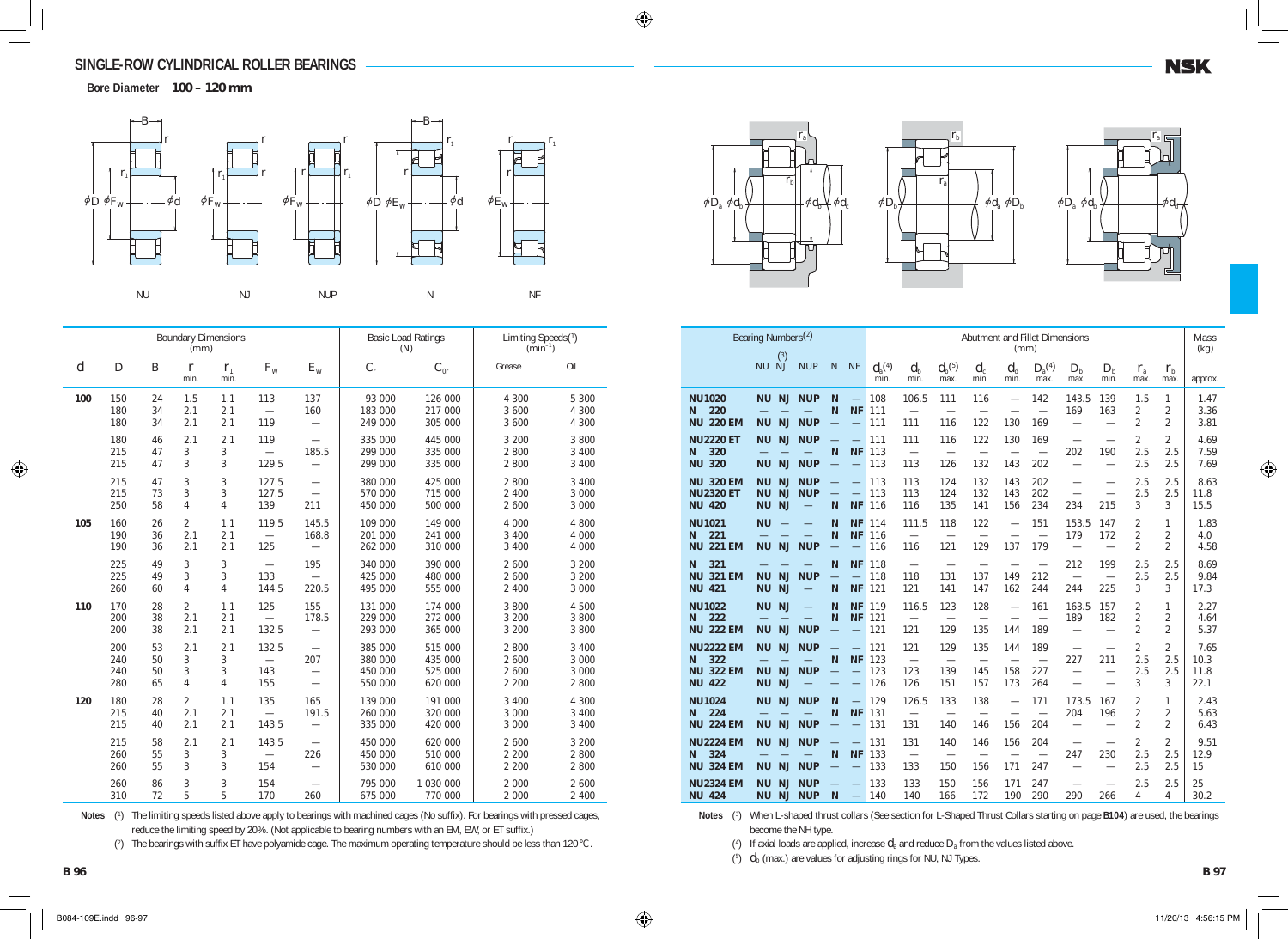**Bore Diameter 130 – 160 mm**



|                  |                          |                       | (mm)                     | <b>Boundary Dimensions</b> |                                          |                                                             |                                            | <b>Basic Load Ratings</b><br>(N)               | Limiting Speeds(1)<br>$(min^{-1})$ |                                        |
|------------------|--------------------------|-----------------------|--------------------------|----------------------------|------------------------------------------|-------------------------------------------------------------|--------------------------------------------|------------------------------------------------|------------------------------------|----------------------------------------|
| $\boldsymbol{d}$ | D                        | В                     | $\boldsymbol{r}$<br>min. | $r_{1}$<br>min.            | $F_{W}$                                  | $E_{\rm W}$                                                 | $C_{\rm r}$                                | $C_{0r}$                                       | Grease                             | Oil                                    |
| 130              | 200<br>230<br>230        | 33<br>40<br>40        | $\overline{2}$<br>3<br>3 | 1.1<br>3<br>3              | 148<br>$\overline{\phantom{0}}$<br>153.5 | 182<br>204<br>$\overline{\phantom{0}}$                      | 172 000<br>270 000<br>365 000              | 238 000<br>340 000<br>455 000                  | 3 200<br>2 600<br>2 600            | 3 800<br>3 2 0 0<br>3 200              |
|                  | 230<br>280<br>280        | 64<br>58<br>58        | 3<br>$\overline{4}$<br>4 | 3<br>4<br>4                | 153.5<br>167                             | $\qquad \qquad -$<br>243<br>$\overline{\phantom{0}}$        | 530 000<br>500 000<br>615 000              | 735 000<br>570 000<br>735 000                  | 2 4 0 0<br>2 2 0 0<br>2 2 0 0      | 3 0 0 0<br>2 600<br>2 600              |
|                  | 280<br>340               | 93<br>78              | 4<br>5                   | 4<br>5                     | 167<br>185                               | 285                                                         | 920 000<br>825 000                         | 1 230 000<br>955 000                           | 1 900<br>1800                      | 2 4 0 0<br>2 2 0 0                     |
| 140              | 210<br>250<br>250        | 33<br>42<br>42        | $\overline{c}$<br>3<br>3 | 1.1<br>3<br>3              | 158<br>169                               | 192<br>221<br>$\overline{\phantom{0}}$                      | 176 000<br>297 000<br>395 000              | 250 000<br>375 000<br>515 000                  | 3 000<br>2 4 0 0<br>2 4 0 0        | 3 600<br>3 000<br>3 0 0 0              |
|                  | 250<br>300<br>300        | 68<br>62<br>62        | 3<br>4<br>4              | 3<br>4<br>4                | 169<br>180                               | 260                                                         | 550 000<br>550 000<br>665 000              | 790 000<br>640 000<br>795 000                  | 2 2 0 0<br>2 0 0 0<br>2 0 0 0      | 2 800<br>2 4 0 0<br>2 400              |
|                  | 300<br>360               | 102<br>82             | 4<br>5                   | 4<br>5                     | 180<br>198                               | 302                                                         | 1 0 2 0 0 0 0<br>875 000                   | 1 380 000<br>1 020 000                         | 1 700<br>1 700                     | 2 2 0 0<br>2 0 0 0                     |
| 150              | 225<br>270<br>270        | 35<br>45<br>45        | 2.1<br>3<br>3            | 1.5<br>3<br>3              | 169.5<br>182                             | 205.5<br>238                                                | 202 000<br>360 000<br>450 000              | 294 000<br>465 000<br>595 000                  | 2 800<br>2 2 0 0<br>2 2 0 0        | 3 4 0 0<br>2 800<br>2 800              |
|                  | 270<br>320<br>320        | 73<br>65<br>65        | 3<br>4<br>4              | 3<br>4<br>4                | 182<br>$\overline{\phantom{0}}$<br>193   | 277<br>$\overline{\phantom{0}}$                             | 635 000<br>665 000<br>760 000              | 930 000<br>805 000<br>920 000                  | 2 0 0 0<br>1 800<br>1 800          | 2 600<br>2 2 0 0<br>2 2 0 0            |
|                  | 320<br>380               | 108<br>85             | 4<br>5                   | 4<br>5                     | 193<br>213                               | $\overline{\phantom{0}}$                                    | 1 160 000<br>930 000                       | 1 600 000<br>1 120 000                         | 1 600<br>1 600                     | 2 0 0 0<br>2 0 0 0                     |
| 160              | 240<br>290<br>290        | 38<br>48<br>48        | 2.1<br>$\sqrt{3}$<br>3   | 1.5<br>3<br>3              | 180<br>$\equiv$<br>195                   | 220<br>255                                                  | 238 000<br>430 000<br>500 000              | 340 000<br>570 000<br>665 000                  | 2 600<br>2 2 0 0<br>2 2 0 0        | 3 2 0 0<br>2 600<br>2 600              |
|                  | 290<br>340<br>340<br>340 | 80<br>68<br>68<br>114 | 3<br>4<br>4<br>4         | 3<br>4<br>4<br>4           | 193<br>204<br>204                        | $\overline{\phantom{0}}$<br>292<br>$\overline{\phantom{0}}$ | 810 000<br>700 000<br>860 000<br>1 310 000 | 1 190 000<br>875 000<br>1 050 000<br>1 820 000 | 1 900<br>1 700<br>1 700<br>1 500   | 2 4 0 0<br>2 0 0 0<br>2 0 0 0<br>1 900 |

Notes (<sup>1</sup>) The limiting speeds listed above apply to bearings with machined cages (No suffix). For bearings with pressed cages, reduce the limiting speed by 20%. (Not applicable to bearing numbers with an EM, EW, or ET suffix.)

(2) The bearings with suffix ET have polyamide cage. The maximum operating temperature should be less than 120°C.





|                                                                  | Bearing Numbers <sup>(2)</sup><br>(3)                                      |                                        |          |                                    |                          |                                               |                                        |                                        | (mm)                                                        | Abutment and Fillet Dimensions         |                                                             |                                 |                              |                     | Mass<br>(kg)                 |
|------------------------------------------------------------------|----------------------------------------------------------------------------|----------------------------------------|----------|------------------------------------|--------------------------|-----------------------------------------------|----------------------------------------|----------------------------------------|-------------------------------------------------------------|----------------------------------------|-------------------------------------------------------------|---------------------------------|------------------------------|---------------------|------------------------------|
|                                                                  | NU NJ                                                                      | <b>NUP</b>                             | N        | <b>NF</b>                          | $d_{a}^{(4)}$<br>min.    | $d_{\rm b}$<br>min.                           | $d_{\rm h}$ <sup>(5)</sup><br>max.     | $d_{c}$<br>min.                        | $d_{\rm d}$<br>min.                                         | $D_{\rm a}^{(4)}$<br>max.              | $D_{h}$<br>max.                                             | $D_{h}$<br>min.                 | $r_{\rm a}$<br>max.          | $r_{\rm h}$<br>max. | approx.                      |
| <b>NU1026</b><br>226<br>N<br><b>NU 226 EM</b>                    | <b>NU</b><br><b>NJ</b><br><b>NU</b><br><b>NJ</b>                           | <b>NUP</b>                             | N<br>N   | <b>NF</b><br><b>NF</b><br>$\equiv$ | 139<br>143<br>143        | 136.5<br>$\overline{\phantom{0}}$<br>143      | 146<br>$\overline{\phantom{0}}$<br>150 | 151<br>$\overline{\phantom{0}}$<br>158 | $\overline{\phantom{0}}$<br>$\overline{\phantom{0}}$<br>168 | 191<br>$\overline{\phantom{0}}$<br>217 | 193.5<br>217                                                | 184<br>208                      | 2<br>2.5<br>2.5              | 1<br>2.5<br>2.5     | 3.66<br>6.48<br>8.03         |
| <b>NU2226 EM</b><br>326<br>N<br><b>NU326EM</b>                   | <b>NU</b><br><b>NJ</b><br><b>NU</b><br><b>NJ</b>                           | <b>NUP</b><br><b>NUP</b>               | —<br>N   | $\equiv$<br><b>NF</b>              | 143<br>146<br>146        | 143<br>$\overline{\phantom{0}}$<br>146        | 150<br>$\overline{\phantom{0}}$<br>163 | 158<br>169                             | 168<br>184                                                  | 217<br>$\overline{\phantom{0}}$<br>264 | 264                                                         | 247.5                           | 2.5<br>3<br>3                | 2.5<br>3<br>3       | 9.44<br>17.7<br>18.7         |
| <b>NU2326EM</b><br><b>NU 426</b>                                 | <b>NU</b><br>NJ<br><b>NU</b><br><b>NJ</b>                                  | <b>NUP</b>                             | $\equiv$ | <b>NF</b>                          | 146<br>150               | 146<br>150                                    | 163<br>180                             | 169<br>187                             | 184<br>208                                                  | 264<br>320                             | 320                                                         | 291                             | 3<br>4                       | 3<br>4              | 30<br>39.6                   |
| <b>NU1028</b><br>228<br>N<br><b>NU228EM</b>                      | <b>NJ</b><br><b>NU</b><br><b>NU</b><br><b>NJ</b>                           | <b>NUP</b><br><b>NUP</b>               | N<br>N   | $\equiv$<br><b>NF</b>              | 149<br>153<br>153        | 146.5<br>$\overline{\phantom{0}}$<br>153      | 156<br>$\overline{\phantom{0}}$<br>165 | 161<br>$\overline{\phantom{0}}$<br>171 | $\overline{\phantom{0}}$<br>182                             | 201<br>$\overline{\phantom{0}}$<br>237 | 203.5<br>237<br>$\overline{\phantom{0}}$                    | 194<br>225                      | $\overline{2}$<br>2.5<br>2.5 | 1<br>2.5<br>2.5     | 3.87<br>8.08<br>9.38         |
| <b>NU2228EM</b><br>328<br>N<br><b>NU328EM</b>                    | <b>NU</b><br>NJ<br><b>NU</b><br><b>NJ</b>                                  | <b>NUP</b><br><b>NUP</b>               | N        | <b>NF</b>                          | 153<br>156<br>156        | 153<br>$\overline{\phantom{0}}$<br>156        | 165<br>$\overline{\phantom{0}}$<br>176 | 171<br>$\overline{\phantom{0}}$<br>182 | 182<br>$\overline{\phantom{0}}$<br>198                      | 237<br>$\overline{\phantom{0}}$<br>284 | $\overline{\phantom{0}}$<br>284<br>$\overline{\phantom{0}}$ | 266                             | 2.5<br>3<br>3                | 2.5<br>3<br>3       | 15.2<br>21.7<br>22.8         |
| <b>NU2328EM</b><br><b>NU 428</b>                                 | <b>NU</b><br><b>NJ</b><br><b>NU</b><br><b>NJ</b>                           | <b>NUP</b>                             | N        | $\qquad \qquad -$                  | 156<br>160               | 156<br>160                                    | 176<br>193                             | 182<br>200                             | 198<br>222                                                  | 284<br>340                             | $\overline{\phantom{0}}$<br>340                             | $\overline{\phantom{0}}$<br>308 | 3<br>4                       | 3<br>4              | 37.7<br>46.4                 |
| <b>NU1030</b><br>230<br>N<br><b>NU230EM</b>                      | <b>NJ</b><br><b>NU</b><br><b>NJ</b><br><b>NU</b>                           | <b>NUP</b>                             | N<br>N   | <b>NF</b><br><b>NF</b>             | 161<br>163<br>163        | 158<br>$\equiv$<br>163                        | 167<br>$\overline{\phantom{0}}$<br>177 | 173<br>$\overline{\phantom{0}}$<br>184 | $\overline{\phantom{0}}$<br>$\overline{\phantom{0}}$<br>196 | 214<br>$\equiv$<br>257                 | 217<br>257<br>$\overline{\phantom{0}}$                      | 208<br>242                      | $\overline{2}$<br>2.5<br>2.5 | 1.5<br>2.5<br>2.5   | 4.77<br>10.4<br>11.9         |
| <b>NU2230EM</b><br>330<br>N<br><b>NU330EM</b>                    | <b>NU</b><br><b>NJ</b><br>NJ<br><b>NU</b>                                  | <b>NUP</b><br><b>NUP</b>               | N        | <b>NF</b>                          | 163<br>166<br>166        | 163<br>$\overline{\phantom{0}}$<br>166        | 177<br>188                             | 184<br>195                             | 196<br>213                                                  | 257<br>304                             | $\overline{\phantom{0}}$<br>304<br>$\overline{\phantom{0}}$ | 283<br>$\overline{\phantom{0}}$ | 2.5<br>3<br>3                | 2.5<br>3<br>3       | 19.3<br>25.8<br>27.1         |
| <b>NU2330EM</b><br><b>NU 430</b>                                 | <b>NU</b><br>NJ<br><b>NU</b><br><b>NJ</b>                                  | <b>NUP</b>                             |          |                                    | 166<br>170               | 166<br>170                                    | 188<br>208                             | 195<br>216                             | 213<br>237                                                  | 304<br>360                             |                                                             |                                 | 3<br>4                       | 3<br>4              | 45.1<br>55.8                 |
| <b>NU1032</b><br>232<br>N<br><b>NU232EM</b>                      | <b>NU</b><br><b>NJ</b><br><b>NU</b><br><b>NJ</b>                           | <b>NUP</b>                             | N<br>N   | <b>NF</b><br><b>NF</b>             | 171<br>173<br>173        | 168<br>$\overline{\phantom{0}}$<br>173        | 178<br>$\overline{\phantom{0}}$<br>190 | 184<br>197                             | $\overline{\phantom{0}}$<br>210                             | 229<br>$\overline{\phantom{0}}$<br>277 | 232<br>277<br>$\overline{\phantom{0}}$                      | 222<br>261                      | $\overline{2}$<br>2.5<br>2.5 | 1.5<br>2.5<br>2.5   | 5.81<br>14.1<br>14.7         |
| <b>NU2232EM</b><br>332<br>N<br><b>NU332EM</b><br><b>NU2332EM</b> | <b>NU</b><br><b>NJ</b><br><b>NU</b><br><b>NJ</b><br><b>NU</b><br><b>NJ</b> | <b>NUP</b><br><b>NUP</b><br><b>NUP</b> | N        |                                    | 173<br>176<br>176<br>176 | 173<br>$\overline{\phantom{0}}$<br>176<br>176 | 188<br>199<br>199                      | 197<br>211<br>211                      | 210<br>228<br>228                                           | 277<br>324<br>324                      | $\overline{\phantom{0}}$<br>324                             | 298                             | 2.5<br>3<br>3<br>3           | 2.5<br>3<br>3<br>3  | 24.5<br>30.8<br>32.1<br>53.9 |

Notes (<sup>3</sup>) When L-shaped thrust collars (See section for L-Shaped Thrust Collars starting on page **B104**) are used, the bearings become the NH type.

(<sup>4</sup> ) If axial loads are applied, increase *d*a and reduce *D*a from the values listed above.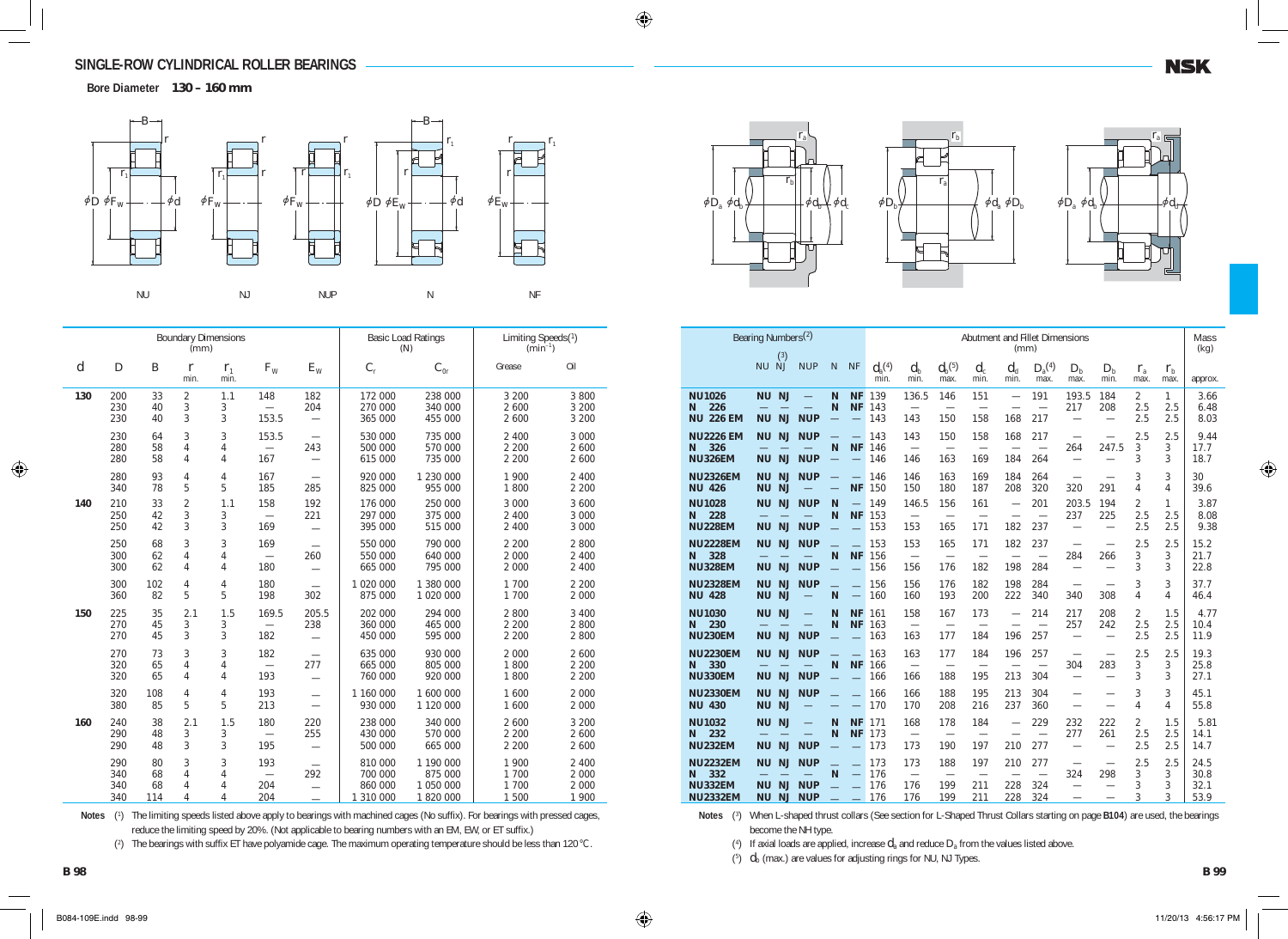**Bore Diameter 170 – 220 mm**



|                  |                          |                       | (mm)                     | <b>Boundary Dimensions</b>    |                                               |                                                             |                                                | <b>Basic Load Ratings</b><br>(N)                 | <b>Limiting Speeds</b><br>$(min^{-1})$ |                                     |
|------------------|--------------------------|-----------------------|--------------------------|-------------------------------|-----------------------------------------------|-------------------------------------------------------------|------------------------------------------------|--------------------------------------------------|----------------------------------------|-------------------------------------|
| $\boldsymbol{d}$ | $\boldsymbol{D}$         | $\boldsymbol{B}$      | $\boldsymbol{r}$<br>min. | $r_{1}$<br>min.               | $F_{W}$                                       | $E_{\rm W}$                                                 | $C_{\rm r}$                                    | $C_{0r}$                                         | Grease                                 | Oil                                 |
| 170              | 260<br>310<br>310        | 42<br>52<br>52        | 2.1<br>4<br>4            | 2.1<br>4<br>4                 | 193<br>$\equiv$<br>207                        | 237<br>272<br>$\overline{\phantom{0}}$                      | 287 000<br>475 000<br>605 000                  | 415 000<br>635 000<br>800 000                    | 2 400<br>2 0 0 0<br>2 0 0 0            | 2 800<br>2 4 0 0<br>2 4 0 0         |
|                  | 310<br>360<br>360<br>360 | 86<br>72<br>72<br>120 | 4<br>4<br>4<br>4         | 4<br>4<br>4<br>4              | 205<br>$\overline{\phantom{0}}$<br>218<br>216 | 310<br>$\overline{\phantom{0}}$<br>$\overline{\phantom{0}}$ | 925 000<br>795 000<br>930 000<br>1 490 000     | 1 330 000<br>1 010 000<br>1 150 000<br>2 070 000 | 1800<br>1 600<br>1 600<br>1 400        | 2 2 0 0<br>2 0 0 0<br>2 000<br>1800 |
| 180              | 280<br>320<br>320        | 46<br>52<br>52        | 2.1<br>4<br>4            | 2.1<br>4<br>4                 | 205<br>$\overline{\phantom{0}}$<br>217        | 255<br>282<br>$\overline{\phantom{0}}$                      | 355 000<br>495 000<br>625 000                  | 510 000<br>675 000<br>850 000                    | 2 200<br>1 900<br>1 900                | 2 600<br>2 2 0 0<br>2 2 0 0         |
|                  | 320<br>380<br>380<br>380 | 86<br>75<br>75<br>126 | 4<br>4<br>4<br>4         | 4<br>4<br>4<br>4              | 215<br>$\overline{\phantom{0}}$<br>231<br>227 | 328<br>$\overline{\phantom{0}}$<br>$\overline{\phantom{0}}$ | 1 010 000<br>905 000<br>985 000<br>1 560 000   | 1 510 000<br>1 150 000<br>1 230 000<br>2 220 000 | 1 700<br>1 500<br>1 500<br>1 300       | 2 0 0 0<br>1800<br>1800<br>1 700    |
| 190              | 290<br>340<br>340        | 46<br>55<br>55        | 2.1<br>4<br>4            | 2.1<br>4<br>4                 | 215<br>$\overline{\phantom{0}}$<br>230        | 265<br>299<br>$\overline{\phantom{0}}$                      | 365 000<br>555 000<br>695 000                  | 535 000<br>770 000<br>955 000                    | 2 000<br>1800<br>1800                  | 2 600<br>2 2 0 0<br>2 2 0 0         |
|                  | 340<br>400<br>400<br>400 | 92<br>78<br>78<br>132 | 4<br>5<br>5<br>5         | 4<br>5<br>$\mathbf 5$<br>5    | 228<br>$\equiv$<br>245<br>240                 | 345<br>$\overline{\phantom{0}}$<br>$\overline{\phantom{0}}$ | 1 100 000<br>975 000<br>1 060 000<br>1 770 000 | 1 670 000<br>1 260 000<br>1 340 000<br>2 520 000 | 1 600<br>1 400<br>1 400<br>1 300       | 2 0 0 0<br>1 700<br>1 700<br>1 600  |
| 200              | 310<br>360<br>360        | 51<br>58<br>58        | 2.1<br>4<br>4            | 2.1<br>4<br>4                 | 229<br>243                                    | 281<br>316<br>$\overline{\phantom{0}}$                      | 390 000<br>620 000<br>765 000                  | 580 000<br>865 000<br>1 060 000                  | 2 000<br>1 700<br>1 700                | 2 400<br>2 0 0 0<br>2 0 0 0         |
|                  | 360<br>420<br>420<br>420 | 98<br>80<br>80<br>138 | 4<br>5<br>5<br>5         | $\overline{4}$<br>5<br>5<br>5 | 241<br>$\overline{\phantom{0}}$<br>258<br>253 | 360<br>$\overline{\phantom{0}}$<br>$\overline{\phantom{0}}$ | 1 220 000<br>975 000<br>1 140 000<br>1 910 000 | 1870000<br>1 270 000<br>1 450 000<br>2 760 000   | 1 500<br>1 300<br>1 300<br>1 200       | 1800<br>1 600<br>1 600<br>1 500     |
| 220              | 340<br>400<br>400        | 56<br>65<br>65        | 3<br>4<br>4              | 3<br>4<br>4                   | 250<br>$\overline{\phantom{0}}$<br>270        | 310<br>350                                                  | 500 000<br>760 000<br>760 000                  | 750 000<br>1 080 000<br>1 080 000                | 1800<br>1 500<br>1 500                 | 2 2 0 0<br>1800<br>1800             |
|                  | 400<br>460<br>460        | 108<br>88<br>88       | 4<br>5<br>5              | 4<br>5<br>5                   | 270<br>284                                    | $\overline{\phantom{0}}$<br>396                             | 1 140 000<br>1 190 000<br>1 190 000            | 1810000<br>1 570 000<br>1 570 000                | 1 300<br>1 200<br>1 200                | 1 600<br>1 500<br>1 500             |







**NSK** 

|                                                                  | <b>Bearing Numbers</b>                                                     |                                        |                               |                                   |                           |                                               |                                               |                                               | (mm)                            | Abutment and Fillet Dimensions                |                                                                                         |                                                             |                          |                          | Mass<br>(kg)                 |
|------------------------------------------------------------------|----------------------------------------------------------------------------|----------------------------------------|-------------------------------|-----------------------------------|---------------------------|-----------------------------------------------|-----------------------------------------------|-----------------------------------------------|---------------------------------|-----------------------------------------------|-----------------------------------------------------------------------------------------|-------------------------------------------------------------|--------------------------|--------------------------|------------------------------|
|                                                                  | (1)<br><b>NU</b><br>NJ                                                     | <b>NUP</b>                             | N                             | <b>NF</b>                         | $d_{\rm a}^{(2)}$<br>min. | $d_{\rm b}$<br>min.                           | $d_{\mathrm{b}}^{(3)}$<br>max.                | $d_{c}$<br>min.                               | $d_{\rm d}$<br>min.             | $D_{\mathrm{a}}^{(2)}$<br>max.                | $D_{\rm b}$<br>max.                                                                     | $D_{\rm b}$<br>min.                                         | $r_{\rm a}$<br>max.      | $r_{\rm b}$<br>max.      | approx.                      |
| <b>NU1034</b><br>234<br>N<br><b>NU234EM</b>                      | <b>NJ</b><br><b>NU</b><br><b>NJ</b><br><b>NU</b>                           | <b>NUP</b>                             | N<br>N                        | $\equiv$<br><b>NF</b><br>$\equiv$ | 181<br>186<br>186         | 181<br>186                                    | 190<br>202                                    | 197<br>211                                    | $\overline{\phantom{0}}$<br>223 | 249<br>294                                    | 249<br>294<br>$\overline{\phantom{0}}$                                                  | 239<br>278<br>$\overline{\phantom{0}}$                      | 2<br>3<br>3              | $\overline{2}$<br>3<br>3 | 7.91<br>17.4<br>18.3         |
| <b>NU2234EM</b><br>334<br>N<br><b>NU334EM</b><br><b>NU2334EM</b> | <b>NJ</b><br>NU<br><b>NU</b><br><b>NJ</b><br><b>NU</b><br><b>NJ</b>        | <b>NUP</b><br><b>NUP</b><br><b>NUP</b> | N                             | $\equiv$                          | 186<br>186<br>186<br>186  | 186<br>$\overline{\phantom{0}}$<br>186<br>186 | 200<br>213<br>210                             | 211<br>$\overline{\phantom{0}}$<br>223<br>223 | 223<br>241<br>241               | 294<br>$\overline{\phantom{0}}$<br>344<br>344 | 344<br>$\overline{\phantom{0}}$                                                         | 316                                                         | 3<br>3<br>3<br>3         | 3<br>3<br>3<br>3         | 29.9<br>36.6<br>37.9<br>63.4 |
| <b>NU1036</b><br>236<br>N<br><b>NU236EM</b>                      | <b>NJ</b><br><b>NU</b><br><b>NU</b><br><b>NJ</b>                           | $\overline{\phantom{0}}$<br><b>NUP</b> | N<br>N                        | <b>NF</b><br><b>NF</b>            | 191<br>196<br>196         | 191<br>$\overline{\phantom{0}}$<br>196        | 202<br>$\overline{\phantom{0}}$<br>212        | 209<br>$\overline{\phantom{0}}$<br>221        | 233                             | 269<br>$\overline{\phantom{0}}$<br>304        | 269<br>304                                                                              | 258<br>288                                                  | $\overline{2}$<br>3<br>3 | $\overline{2}$<br>3<br>3 | 10.2<br>18.1<br>19           |
| <b>NU2236EM</b><br>336<br>N<br><b>NU336EM</b><br><b>NU2336EM</b> | NU<br><b>NJ</b><br><b>NU</b><br><b>NJ</b><br><b>NU</b><br><b>NJ</b>        | <b>NUP</b><br><b>NUP</b><br><b>NUP</b> | N<br>=                        | <b>NF</b><br>$\qquad \qquad$      | 196<br>196<br>196<br>196  | 196<br>$\overline{\phantom{0}}$<br>196<br>196 | 210<br>$\overline{\phantom{0}}$<br>226<br>222 | 221<br>235<br>235                             | 233<br>255<br>255               | 304<br>$\overline{\phantom{0}}$<br>364<br>364 | $\overline{\phantom{0}}$<br>364<br>$\overline{\phantom{0}}$<br>$\overline{\phantom{0}}$ | $\overline{\phantom{0}}$<br>335<br>$\overline{\phantom{0}}$ | 3<br>3<br>3<br>3         | 3<br>3<br>3<br>3         | 31.4<br>42.6<br>44<br>74.6   |
| <b>NU1038</b><br>238<br>N<br><b>NU238EM</b>                      | <b>NU</b><br><b>NJ</b><br><b>NJ</b><br><b>NU</b>                           | <b>NUP</b>                             | N<br>N                        | <b>NF</b>                         | 201<br>206<br>206         | 201<br>$\overline{\phantom{0}}$<br>206        | 212<br>$\overline{\phantom{0}}$<br>225        | 219<br>$\overline{\phantom{0}}$<br>234        | $\overline{\phantom{0}}$<br>247 | 279<br>$\overline{\phantom{0}}$<br>324        | 279<br>324                                                                              | 268<br>305                                                  | $\overline{2}$<br>3<br>3 | $\overline{2}$<br>3<br>3 | 10.7<br>22<br>23             |
| <b>NU2238EM</b><br>338<br>N<br><b>NU338EM</b><br><b>NU2338EM</b> | <b>NJ</b><br><b>NU</b><br>NJ<br>ΝU<br><b>NU</b><br><b>NJ</b>               | <b>NUP</b><br><b>NUP</b><br><b>NUP</b> | N                             | $\overline{\phantom{m}}$          | 206<br>210<br>210<br>210  | 206<br>210<br>210                             | 223<br>240<br>235                             | 234<br>248<br>248                             | 247<br>268<br>268               | 324<br>380<br>380                             | 380<br>$\overline{\phantom{0}}$                                                         | 352                                                         | 3<br>4<br>4<br>4         | 3<br>4<br>4<br>4         | 38.3<br>48.7<br>50.6<br>86.2 |
| <b>NU1040</b><br>240<br>N<br><b>NU240EM</b>                      | <b>NJ</b><br><b>NU</b><br><b>NJ</b><br><b>NU</b>                           | <b>NUP</b>                             | N<br>N                        | <b>NF</b><br><b>NF</b>            | 211<br>216<br>216         | 211<br>$\overline{\phantom{0}}$<br>216        | 226<br>238                                    | 233<br>$\overline{\phantom{0}}$<br>247        | 261                             | 299<br>344                                    | 299<br>344<br>$\overline{\phantom{0}}$                                                  | 284<br>323<br>$\overline{\phantom{0}}$                      | $\overline{2}$<br>3<br>3 | $\overline{2}$<br>3<br>3 | 14<br>26.2<br>27.4           |
| <b>NU2240EM</b><br>340<br>N<br><b>NU340EM</b><br><b>NU2340EM</b> | <b>NJ</b><br><b>NU</b><br><b>NU</b><br><b>NJ</b><br><b>NU</b><br><b>NJ</b> | <b>NUP</b><br><b>NUP</b><br><b>NUP</b> | N<br>$\overline{\phantom{0}}$ | <b>NF</b>                         | 216<br>220<br>220<br>220  | 216<br>220<br>220                             | 235<br>$\overline{\phantom{a}}$<br>252<br>247 | 247<br>$\overline{\phantom{0}}$<br>263<br>263 | 261<br>283<br>283               | 344<br>400<br>400                             | 400<br>$\overline{\phantom{0}}$                                                         | 367                                                         | 3<br>4<br>4<br>4         | 3<br>4<br>4<br>4         | 46.1<br>55.3<br>57.1<br>99.3 |
| <b>NU1044</b><br>244<br>N<br><b>NU 244</b>                       | <b>NJ</b><br><b>NU</b><br><b>NU</b><br><b>NJ</b>                           | <b>NUP</b>                             | N<br>N                        | <b>NF</b>                         | 233<br>236<br>236         | 233<br>$\overline{\phantom{0}}$<br>236        | 247<br>264                                    | 254<br>273                                    | $\overline{\phantom{0}}$<br>289 | 327<br>384                                    | 327<br>384<br>$\overline{\phantom{0}}$                                                  | 313<br>357                                                  | 2.5<br>3<br>3            | 2.5<br>3<br>3            | 18.2<br>37<br>37.3           |
| <b>NU2244</b><br>344<br>N<br><b>NU 344</b>                       | <b>NU</b><br><b>NU</b><br><b>NJ</b>                                        |                                        | N                             |                                   | 240<br>240                | 236<br>240                                    | 264<br>278                                    | 273<br>287                                    | 289<br>307                      | 384<br>440                                    | $\overline{\phantom{0}}$<br>440<br>$\overline{\phantom{0}}$                             | 403<br>$\overline{\phantom{0}}$                             | 3<br>4<br>4              | 3<br>4<br>4              | 61.8<br>72.8<br>74.6         |

**Notes** (<sup>1</sup> ) When L-shaped thrust collars (Refer to page **B105**) are used, the bearings become the NH Type.

 $(2)$  If axial loads are applied, increase  $d_a$  and reduce  $D_a$  from the values listed above.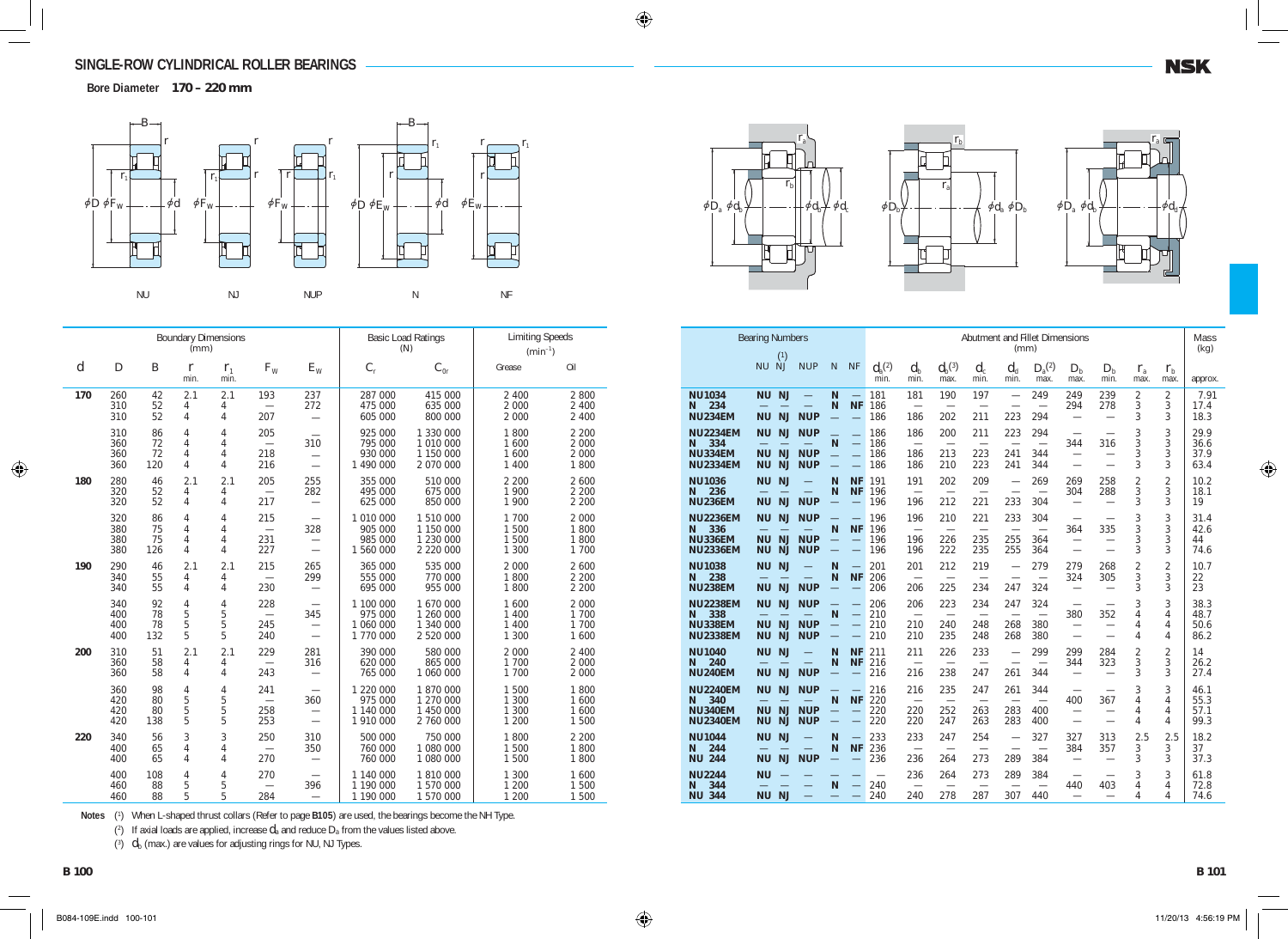**Bore Diameter 240 – 500 mm**



|                  |                   |                 | (mm)                 | <b>Boundary Dimensions</b> |                                        |                                                             |                                     | <b>Basic Load Ratings</b><br>(N)    | <b>Limiting Speeds</b><br>$(min^{-1})$ |                           |
|------------------|-------------------|-----------------|----------------------|----------------------------|----------------------------------------|-------------------------------------------------------------|-------------------------------------|-------------------------------------|----------------------------------------|---------------------------|
| $\boldsymbol{d}$ | $\boldsymbol{D}$  | B               | $\mathbf{r}$<br>min. | $r_{1}$<br>min.            | $F_{\rm W}$                            | $E_{\rm W}$                                                 | $C_{\rm r}$                         | $C_{0r}$                            | Grease                                 | Oil                       |
| 240              | 360<br>440<br>440 | 56<br>72<br>72  | 3<br>4<br>4          | 3<br>4<br>4                | 270<br>295                             | 330<br>385<br>$\overline{\phantom{0}}$                      | 530 000<br>935 000<br>935 000       | 820 000<br>1 340 000<br>1 340 000   | 1 600<br>1 300<br>1 300                | 2 0 0 0<br>1600<br>1 600  |
|                  | 440<br>500<br>500 | 120<br>95<br>95 | 4<br>5<br>5          | 4<br>5<br>5                | 295<br>$\overline{\phantom{0}}$<br>310 | $\overline{\phantom{0}}$<br>430<br>$\overline{\phantom{0}}$ | 1 440 000<br>1 360 000<br>1 360 000 | 2 320 000<br>1820000<br>1 820 000   | 1 200<br>1 100<br>1 100                | 1 500<br>1 300<br>1 300   |
| 260              | 400<br>480<br>480 | 65<br>80<br>80  | 4<br>5<br>5          | 4<br>5<br>5                | 296<br>320                             | 364<br>420                                                  | 645 000<br>1 100 000<br>1 100 000   | 1 000 000<br>1 580 000<br>1 580 000 | 1 500<br>1 200<br>1 200                | 1800<br>1 500<br>1 500    |
|                  | 480<br>540        | 130<br>102      | 5<br>6               | 5<br>6                     | 320<br>336                             |                                                             | 1 710 000<br>1 540 000              | 2 770 000<br>2 090 000              | 1 100<br>1 000                         | 1 300<br>1 200            |
| 280              | 420<br>500<br>500 | 65<br>80<br>80  | 4<br>5<br>5          | 4<br>5<br>5                | 316<br>340                             | 384<br>440<br>$\overline{\phantom{0}}$                      | 660 000<br>1 140 000<br>1 140 000   | 1 050 000<br>1 680 000<br>1 680 000 | 1 400<br>1 100<br>1 100                | 1 700<br>1 400<br>1 4 0 0 |
| 300              | 460<br>540        | 74<br>85        | 4<br>5               | 4<br>5                     | 340<br>364                             | 420                                                         | 885 000<br>1 400 000                | 1 400 000<br>2 070 000              | 1 300<br>1 100                         | 1 500<br>1 300            |
| 320              | 480<br>580<br>580 | 74<br>92<br>92  | 4<br>5<br>5          | 4<br>5<br>5                | 360<br>390                             | 440<br>510                                                  | 905 000<br>1 540 000<br>1 540 000   | 1 470 000<br>2 270 000<br>2 270 000 | 1 200<br>950<br>950                    | 1 400<br>1 200<br>1 200   |
| 340              | 520               | 82              | 5                    | 5                          | 385                                    | 475                                                         | 1 080 000                           | 1 740 000                           | 1 100                                  | 1 300                     |
| 360              | 540               | 82              | 5                    | 5                          | 405                                    | 495                                                         | 1 110 000                           | 1830000                             | 1 000                                  | 1 300                     |
| 380              | 560               | 82              | 5                    | 5                          | 425                                    |                                                             | 1 140 000                           | 1 910 000                           | 1 000                                  | 1 200                     |
| 400              | 600               | 90              | 5                    | 5                          | 450                                    | 550                                                         | 1 360 000                           | 2 280 000                           | 900                                    | 1 100                     |
| 420              | 620               | 90              | 5                    | 5                          | 470                                    | 570                                                         | 1 390 000                           | 2 380 000                           | 850                                    | 1 100                     |
| 440              | 650               | 94              | 6                    | 6                          | 493                                    | $\overline{\phantom{0}}$                                    | 1 470 000                           | 2 530 000                           | 800                                    | 1 000                     |
| 460              | 680               | 100             | 6                    | 6                          | 516                                    | 624                                                         | 1 580 000                           | 2 740 000                           | 750                                    | 950                       |
| 480              | 700               | 100             | 6                    | 6                          | 536                                    | 644                                                         | 1 620 000                           | 2 860 000                           | 750                                    | 900                       |
| 500              | 720               | 100             | 6                    | 6                          | 556                                    | 664                                                         | 1 660 000                           | 2 970 000                           | 710                                    | 850                       |



(2) If axial loads are applied, increase  $d_a$  and reduce  $D_a$  from the values listed above.







|                                               | <b>Bearing Numbers</b> |                                       |                                        |                                    |                                                                   |                           |                                             |                                        |                                        | (mm)                                                        | Abutment and Fillet Dimensions                |                                                      |                                        |                     |                     | Mass<br>(kg)         |
|-----------------------------------------------|------------------------|---------------------------------------|----------------------------------------|------------------------------------|-------------------------------------------------------------------|---------------------------|---------------------------------------------|----------------------------------------|----------------------------------------|-------------------------------------------------------------|-----------------------------------------------|------------------------------------------------------|----------------------------------------|---------------------|---------------------|----------------------|
|                                               | <b>NU</b>              | (1)<br><b>NJ</b>                      | <b>NUP</b>                             | $\mathbb N$                        | <b>NF</b>                                                         | $d_{\rm a}^{(2)}$<br>min. | $d_{\rm h}$<br>min.                         | $d_{\rm b}^{\;\; (3)}$<br>max.         | $d_{c}$<br>min.                        | $d_{\rm d}$<br>min.                                         | $D_{\rm a}^{(2)}$<br>max.                     | $D_{\rm b}$<br>max.                                  | $D_{\rm h}$<br>min.                    | $r_{\rm a}$<br>max. | $r_{\rm b}$<br>max. | approx.              |
| <b>NU1048</b><br>248<br>N<br>248<br><b>NU</b> | <b>NU</b><br><b>NU</b> | <b>NJ</b><br><b>NJ</b>                | $\overline{\phantom{0}}$<br><b>NUP</b> | N<br>N<br>$\overline{\phantom{0}}$ | $\qquad \qquad$<br><b>NF</b>                                      | 253<br>256<br>256         | 253<br>$\overbrace{\phantom{12332}}$<br>256 | 266<br>289                             | 275<br>$\overline{\phantom{0}}$<br>298 | $\overline{\phantom{0}}$<br>316                             | 347<br>$\overline{\phantom{0}}$<br>424        | 347<br>424<br>$\overline{\phantom{0}}$               | 333<br>392                             | 2.5<br>3<br>3       | 2.5<br>3<br>3       | 19.5<br>49.6<br>50.4 |
| <b>NU2248</b><br>348<br>N<br><b>NU 348</b>    | <b>NU</b><br><b>NU</b> | <b>NJ</b>                             | $\overline{\phantom{0}}$               | $\mathsf{N}$                       | $\overline{\phantom{0}}$<br>$\overline{\phantom{0}}$              | 260<br>260                | 256<br>260                                  | 289<br>304                             | 298<br>313                             | 316<br>333                                                  | 424<br>$\overbrace{\phantom{1232211}}$<br>480 | $\overline{\phantom{0}}$<br>480                      | 438                                    | 3<br>4<br>4         | 3<br>4<br>4         | 84.9<br>92.3<br>94.6 |
| <b>NU1052</b><br>252<br>N<br><b>NU 252</b>    | <b>NU</b><br><b>NU</b> | <b>NJ</b><br><b>NJ</b>                | $\overline{\phantom{0}}$               | N<br>N                             | <b>NF</b><br>$\overline{\phantom{0}}$<br>$\overline{\phantom{0}}$ | 276<br>280<br>280         | 276<br>$\overline{\phantom{0}}$<br>280      | 292<br>314                             | 300<br>323                             | $\overline{\phantom{0}}$<br>$\overline{\phantom{0}}$<br>343 | 384<br>460                                    | 384<br>460<br>$\overline{\phantom{0}}$               | 367<br>428<br>$\overline{\phantom{0}}$ | 3<br>4<br>4         | 3<br>4<br>4         | 29.1<br>66.2<br>67.1 |
| <b>NU2252</b><br><b>NU 352</b>                | <b>NU</b><br><b>NU</b> | <b>NJ</b>                             | <b>NUP</b>                             |                                    | $\equiv$                                                          | 280<br>286                | 280<br>286                                  | 314<br>330                             | 323<br>339                             | 343<br>359                                                  | 460<br>514                                    | $\overline{\phantom{0}}$<br>$\overline{\phantom{0}}$ | $\overline{\phantom{0}}$               | 4<br>5              | 4<br>5              | 111<br>118           |
| <b>NU1056</b><br>256<br>N<br>256<br><b>NU</b> | <b>NU</b><br><b>NU</b> | <b>NJ</b><br><b>NJ</b>                | <b>NUP</b><br>$\overline{\phantom{0}}$ | N<br>N                             | <b>NF</b><br><b>NF</b>                                            | 296<br>300<br>300         | 296<br>$\overline{\phantom{0}}$<br>300      | 312<br>$\overline{\phantom{0}}$<br>334 | 320<br>$\overline{\phantom{0}}$<br>344 | 364                                                         | 404<br>480                                    | 404<br>480                                           | 387<br>448<br>$\overline{\phantom{0}}$ | 3<br>4<br>4         | 3<br>4<br>4         | 30.8<br>69.6<br>70.7 |
| <b>NU1060</b><br><b>NU 260</b>                | <b>NU</b><br><b>NU</b> | <b>NJ</b><br><b>NJ</b>                | $\equiv$<br>$\overline{\phantom{0}}$   | N                                  | <b>NF</b><br>÷.                                                   | 316<br>320                | 316<br>320                                  | 336<br>358                             | 344<br>368                             | $\overline{\phantom{0}}$<br>391                             | 444<br>520                                    | 444                                                  | 424<br>$\overline{\phantom{0}}$        | 3<br>4              | 3<br>4              | 43.7<br>89.2         |
| <b>NU1064</b><br>264<br>N<br><b>NU 264</b>    | <b>NU</b><br><b>NU</b> | <b>NJ</b>                             | $\overline{\phantom{0}}$<br>$\equiv$   | N<br>N                             | <b>NF</b><br>$\overline{\phantom{0}}$<br>$\overline{\phantom{0}}$ | 336<br>340<br>340         | 336<br>340                                  | 356<br>384                             | 365<br>$\overline{\phantom{0}}$<br>394 | $\overline{\phantom{0}}$<br>420                             | 464<br>$\overline{\phantom{0}}$<br>560        | 464<br>560<br>$\overbrace{\phantom{1232211}}$        | 444<br>519<br>$\overline{\phantom{0}}$ | 3<br>4<br>4         | 3<br>4<br>4         | 46.1<br>110<br>112   |
| <b>NU1068</b><br><b>NU1072</b>                | <b>NU</b><br><b>NU</b> | <b>NJ</b>                             | $\overline{\phantom{0}}$               | N<br>N                             | <b>NF</b><br><b>NF</b>                                            | 360<br>380                | 360<br>380                                  | 381<br>400                             | 390<br>410                             | $\overline{\phantom{0}}$<br>$\overline{\phantom{0}}$        | 500<br>520                                    | 500<br>520                                           | 479<br>499                             | 4<br>4              | 4<br>4              | 61.8<br>64.6         |
| <b>NU1076</b><br><b>NU1080</b>                | <b>NU</b><br><b>NU</b> | $-$                                   | <b>NUP</b>                             | N                                  | $\overline{\phantom{m}}$                                          | 420                       | 400<br>420                                  | 420<br>445                             | 430<br>455                             | $\overbrace{\phantom{12333}}$<br>$\overline{\phantom{0}}$   | 540<br>580                                    | 580                                                  | $\overline{\phantom{0}}$<br>554.5      | 4<br>4              | 4<br>4              | 67.5<br>88.2         |
| <b>NU1084</b><br><b>NU1088</b>                | <b>NU</b><br><b>NU</b> |                                       |                                        | N                                  | $\overline{\phantom{0}}$                                          | 440                       | 440<br>466                                  | 465<br>488                             | 475<br>498                             |                                                             | 600<br>624                                    | 600                                                  | 574.5                                  | 4<br>5              | 4<br>5              | 91.7<br>105          |
| <b>NU1092</b><br><b>NU1096</b>                | <b>NU</b><br><b>NU</b> | $\overline{\phantom{m}}$<br><b>NJ</b> | <b>NUP</b>                             | N<br>N                             | $\qquad \qquad -$                                                 | 486<br>506                | 486<br>506                                  | 511<br>531                             | 521<br>541                             | $\overline{\phantom{0}}$<br>$\overline{\phantom{0}}$        | 654<br>674                                    | 654<br>674                                           | 628.5<br>654                           | 5<br>5              | 5<br>5              | 123<br>127           |
| NU10/500                                      | <b>NU</b>              |                                       |                                        | N                                  |                                                                   | 526                       | 526                                         | 551                                    | 558                                    | $\overline{\phantom{0}}$                                    | 694                                           | 694                                                  | 674                                    | 5                   | 5                   | 131                  |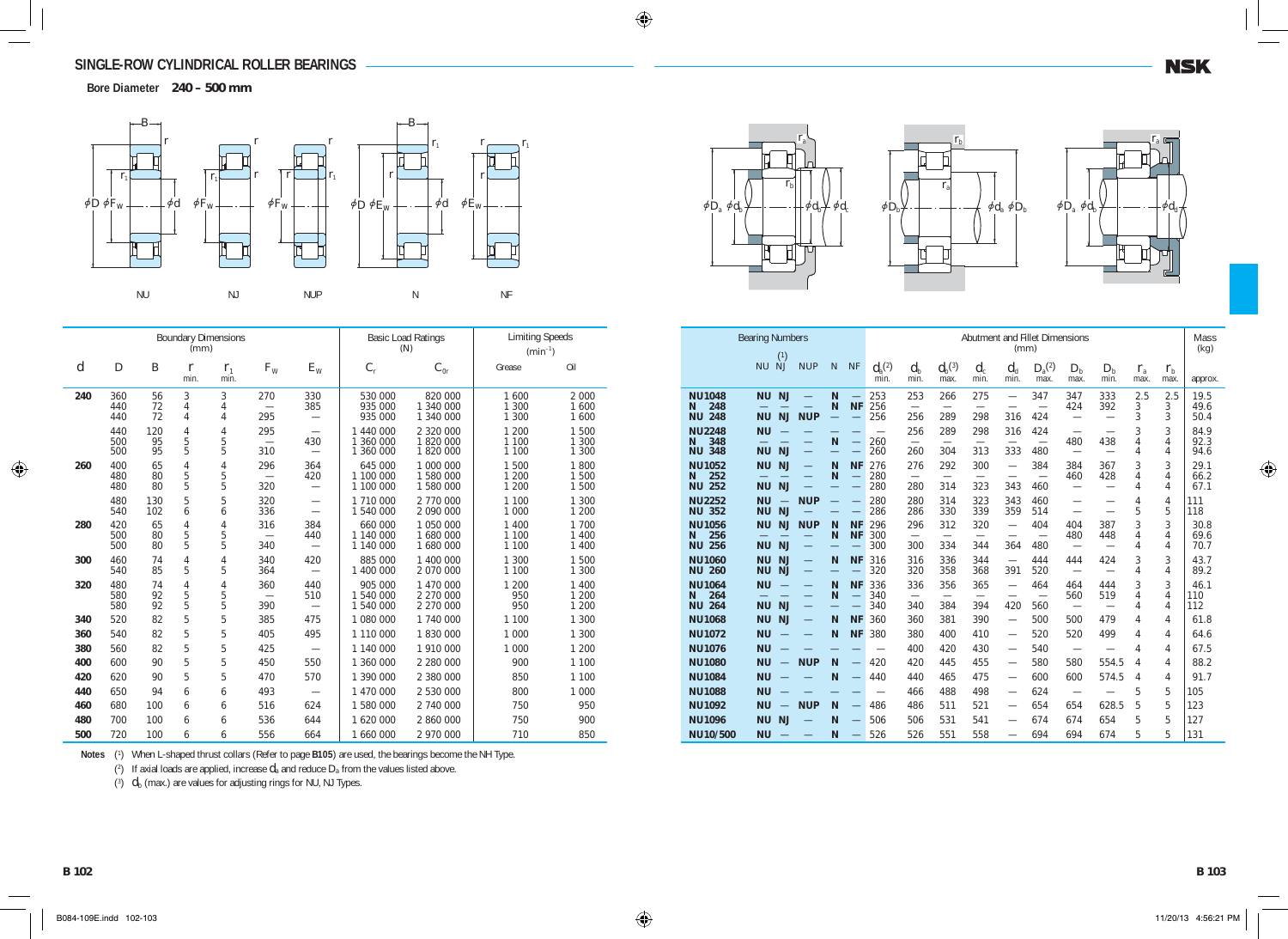#### **CYLINDRICAL ROLLER BEARINGS**

**L-Shaped Thrust Collars Bore Diameter 20 – 85 mm Bore Diameter 90 – 320 mm**



L-Shaped Thrust Collar

|    | <b>Boundary Dimensions</b> | (mm)                     |                             |                              | Bearing                                                | Mass<br>(kq)            |    |                         | (mm)                             | <b>Boundary Dimensions</b> |                                       | Bearing                                        | Mass<br>(kg)            |
|----|----------------------------|--------------------------|-----------------------------|------------------------------|--------------------------------------------------------|-------------------------|----|-------------------------|----------------------------------|----------------------------|---------------------------------------|------------------------------------------------|-------------------------|
| d  | $d_1$                      | B <sub>1</sub>           | B <sub>2</sub>              | $r_{1}$<br>min.              | <b>Numbers</b>                                         | approx.                 | d  | $d_1$                   | B <sub>1</sub>                   | B <sub>2</sub>             | $r_{1}$<br>min.                       | <b>Numbers</b>                                 | approx.                 |
| 20 | 30<br>29.8<br>30           | 3<br>3<br>3              | 6.75<br>5.5<br>7.5          | 0.6<br>0.6<br>0.6            | 204<br><b>HJ</b><br>204 E<br>HJ.<br>HJ 2204            | 0.012<br>0.011<br>0.012 | 55 | 70.9<br>70.9<br>77.6    | 6<br>6<br>9                      | 9.5<br>10<br>14            | 1.1<br>1.1<br>$\overline{2}$          | <b>HJ</b><br>211 E<br>HJ 2211 E<br>311 E<br>HJ | 0.087<br>0.088<br>0.195 |
|    | 29.8<br>31.7<br>31.4       | 3<br>$\overline{4}$<br>4 | 6.5<br>7.5<br>6.5           | 0.6<br>0.6<br>0.6            | HJ 2204 E<br>304<br>HJ<br><b>HJ</b><br>304 E           | 0.012<br>0.017<br>0.017 |    | 77.6<br>85.2            | 9<br>10                          | 15.5<br>16.5               | $\overline{a}$<br>2.1                 | HJ 2311 E<br><b>HJ</b><br>411                  | 0.20<br>0.29            |
|    | 31.8<br>31.4               | 4<br>4                   | 8.5<br>7.5                  | 0.6<br>0.6                   | HJ 2304<br>HJ 2304 E                                   | 0.017<br>0.018          | 60 | 77.7<br>77.7<br>84.5    | 6<br>6<br>9                      | 10<br>10<br>14.5           | 1.5<br>1.5<br>2.1                     | HJ<br>212 E<br>HJ 2212 E<br>HJ 312 E           | 0.108<br>0.108<br>0.231 |
| 25 | 34.8<br>34.8<br>38.2       | 3<br>3<br>4              | 6<br>6.5<br>$7\overline{ }$ | 0.6<br>0.6<br>1.1            | HJ.<br>205 E<br>HJ 2205 E<br>305 E<br>HJ.              | 0.014<br>0.014<br>0.025 |    | 84.5<br>91.8            | 9<br>10                          | 16<br>16.5                 | 2.1<br>2.1                            | HJ 2312 E<br>HJ<br>412                         | 0.237<br>0.34           |
|    | 38.2<br>43.6               | 4<br>6                   | 8<br>10.5                   | 1.1<br>1.5                   | HJ 2305 E<br>405<br>HJ.                                | 0.026<br>0.057          | 65 | 84.5<br>84.5<br>90.6    | 6<br>6<br>10                     | 10<br>10.5<br>15.5         | 1.5<br>1.5<br>2.1                     | HJ<br>213 E<br>HJ 2213 E<br>313 E<br><b>HJ</b> | 0.129<br>0.131<br>0.288 |
| 30 | 41.3<br>41.4<br>45.1       | $\overline{4}$<br>4<br>5 | 7<br>7.5<br>8.5             | 0.6<br>0.6<br>1.1            | <b>HJ</b><br>206 E<br>HJ 2206 E<br>306 E<br><b>HJ</b>  | 0.025<br>0.025<br>0.042 |    | 90.6<br>98.5            | 10<br>11                         | 18<br>18                   | 2.1<br>2.1                            | HJ 2313 E<br>413<br>HJ                         | 0.298<br>0.42           |
|    | 45.1<br>50.5<br>48.2       | 5<br>$\overline{7}$      | 9.5<br>11.5<br>$7^{\circ}$  | 1.1<br>1.5                   | HJ 2306 E<br>406<br>HJ<br><b>HJ</b>                    | 0.043<br>0.080<br>0.033 | 70 | 89.5<br>89.5            | $\overline{7}$<br>$\overline{7}$ | 11<br>11.5                 | 1.5<br>1.5                            | HJ<br>214 E<br>HJ 2214 E                       | 0.157<br>0.158          |
| 35 | 48.2<br>51.1               | 4<br>4<br>6              | 8.5<br>9.5                  | 0.6<br>0.6<br>1.1            | 207 E<br>HJ 2207 E<br>307 E<br>HJ.                     | 0.035<br>0.060          |    | 97.5<br>97.5<br>110.5   | 10<br>10<br>12                   | 15.5<br>18.5<br>20         | 2.1<br>2.1<br>3                       | 314 E<br>HJ<br>HJ 2314 E<br>HJ<br>414          | 0.33<br>0.345<br>0.605  |
|    | 51.1<br>59                 | 6<br>8                   | 11<br>13                    | 1.1<br>1.5                   | HJ.<br>2307 E<br>HJ<br>407                             | 0.062<br>0.12           | 75 | 94.5<br>94.5            | $\overline{7}$<br>$\overline{7}$ | 11<br>11.5                 | 1.5<br>1.5                            | HJ<br>215 E<br>HJ 2215 E                       | 0.166<br>0.167          |
| 40 | 54.1<br>54.1<br>57.6       | 5<br>5<br>$\overline{7}$ | 8.5<br>9<br>11              | 1.1<br>1.1<br>1.5            | 208 E<br><b>HJ</b><br><b>HJ 2208 E</b><br>HJ.<br>308 E | 0.049<br>0.050<br>0.088 |    | 104.2<br>104.2          | 11<br>11                         | 16.5<br>19.5               | 2.1<br>2.1                            | 315 E<br>HJ.<br>HJ 2315 E                      | 0.41<br>0.43            |
|    | 57.7<br>64.8               | $\overline{7}$<br>8      | 12.5<br>13                  | 1.5<br>$\overline{2}$        | HJ 2308 E<br>408<br>HJ.                                | 0.091<br>0.14           | 80 | 116<br>101.6            | 13<br>8                          | 21.5<br>12.5               | 3<br>$\overline{2}$                   | 415<br>HJ<br>HJ<br>216 E                       | 0.71<br>0.222           |
| 45 | 59.1<br>59.1<br>64.5       | 5<br>5<br>$\overline{7}$ | 8.5<br>9<br>11.5            | 1.1<br>1.1<br>1.5            | 209 E<br>HJ.<br>HJ 2209 E<br>HJ<br>309 E               | 0.055<br>0.055<br>0.11  |    | 101.6<br>110.6          | 8<br>11                          | 12.5<br>17                 | 2<br>2.1                              | HJ 2216 E<br>316 E<br>HJ.                      | 0.222<br>0.46           |
|    | 64.5<br>71.7               | $\overline{7}$<br>8      | 13<br>13.5                  | 1.5<br>$\overline{2}$        | H.J 2309 F<br>409<br>HJ.                               | 0.113<br>0.175          |    | 110.6<br>122            | 11<br>13                         | 20<br>22                   | 2.1<br>3                              | HJ 2316 E<br>416<br>HJ.                        | 0.48<br>0.78            |
| 50 | 64.1<br>64.1<br>71.4       | 5<br>5<br>8              | 9<br>9<br>13                | 1.1<br>1.1<br>$\overline{2}$ | HJ.<br>210 E<br>HJ 2210 E<br>HJ<br>310 E               | 0.061<br>0.061<br>0.151 | 85 | 107.6<br>107.6<br>117.9 | 8<br>8<br>12                     | 12.5<br>13<br>18.5         | $\overline{2}$<br>$\overline{2}$<br>3 | HJ<br>217 E<br>HJ 2217 E<br>317 E<br>HJ        | 0.25<br>0.252<br>0.575  |
|    | 71.4<br>78.8               | 8<br>9                   | 14.5<br>14.5                | 2<br>2.1                     | HJ 2310 E<br>HJ.<br>410                                | 0.155<br>0.23           |    | 117.9<br>126            | 12<br>14                         | 22<br>24                   | 3<br>4                                | HJ.<br>2317 E<br>HJ<br>417                     | 0.595<br>0.88           |



|  | __ |  |
|--|----|--|
|  |    |  |

L-Shaped Thrust Collar

|     | <b>Boundary Dimensions</b>  | (mm)           |                    |                          | Bearing                                   | Mass<br>(kq)            |                  | <b>Boundary Dimensions</b> | (mm)           |                      |                          | <b>Bearing</b>                             | Mass<br>(kq)         |
|-----|-----------------------------|----------------|--------------------|--------------------------|-------------------------------------------|-------------------------|------------------|----------------------------|----------------|----------------------|--------------------------|--------------------------------------------|----------------------|
| d   | $d_1$                       | $B_1$          | B <sub>2</sub>     | $r_{1}$<br>min.          | <b>Numbers</b>                            | approx.                 | $\boldsymbol{d}$ | $d_1$                      | B <sub>1</sub> | B <sub>2</sub>       | $r_{1}$<br>min.          | <b>Numbers</b>                             | approx.              |
| 90  | 114.3<br>114.3<br>124.2     | 9<br>9<br>12   | 14<br>15<br>18.5   | $\overline{2}$<br>2<br>3 | H.J<br>218 E<br>HJ 2218 E<br>318 E<br>HJ  | 0.32<br>0.325<br>0.63   | 150              | 193.7<br>193.7<br>210      | 12<br>12<br>15 | 19.5<br>24.5<br>25   | 3<br>3<br>4              | HJ<br>230 E<br>HJ 2230 E<br>330 E<br>HJ    | 1.26<br>1.35<br>2.35 |
|     | 124.2<br>137                | 12<br>14       | 22<br>24           | 3<br>4                   | HJ 2318 E<br>418<br><b>HJ</b>             | 0.66<br>1.05            |                  | 210<br>234                 | 15<br>20       | 31.5<br>36.5         | 4<br>5                   | HJ 2330 E<br>HJ<br>430                     | 2.48<br>4.7          |
| 95  | 120.6<br>120.6<br>132.2     | 9<br>9<br>13   | 14<br>15.5<br>20.5 | 2.1<br>2.1<br>3          | 219 E<br>HJ<br>HJ 2219 E<br>319 E<br>HJ   | 0.355<br>0.365<br>0.785 | 160              | 207.3<br>206.1<br>222      | 12<br>12<br>15 | 20<br>24.5<br>25     | 3<br>3<br>4              | HJ<br>232 E<br>HJ<br>2232 E<br>332 E<br>HJ | 1.48<br>1.55<br>2.59 |
|     | 132.2<br>147                | 13<br>15       | 24.5<br>25.5       | 3<br>4                   | 2319 E<br>HJ.<br>419<br>HJ                | 0.815<br>1.3            |                  | 222.1<br>220.8             | 15<br>12       | 32<br>20             | 4<br>4                   | HJ 2332 E<br>234 E<br>HJ                   | 2.76<br>1.7          |
|     | 100 127.5<br>127.5<br>139.6 | 10<br>10<br>13 | 15<br>16<br>20.5   | 2.1<br>2.1<br>3          | HJ<br>220 E<br>HJ 2220 E<br>320 E<br>HJ.  | 0.44<br>0.45<br>0.89    | 170              | 219.5<br>238               | 12<br>16       | 24<br>33.5           | 4<br>4                   | HJ 2234 E<br>HJ 2334 E                     | 1.79<br>3.25         |
|     | 139.6<br>153.5              | 13<br>16       | 23.5<br>27         | 3<br>4                   | HJ 2320 E<br>420<br>HJ                    | 0.92<br>1.5             |                  | 180 230.8<br>229.5<br>252  | 12<br>12<br>17 | 20<br>24<br>35       | 4<br>4<br>4              | HJ<br>236 E<br>HJ 2236 E<br>HJ 2336 E      | 1.79<br>1.88<br>3.85 |
| 105 | 145<br>159.5                | 13<br>16       | 20.5<br>27         | 3<br>4                   | HJ<br>321 E<br>421<br>HJ                  | 0.97<br>1.65            | 190              | 244.5                      | 13             | 21.5                 | 4                        | 238 E<br>$H_{\cdot}$                       | 2.19                 |
| 110 | 141.7<br>141.7<br>155.8     | 11<br>11<br>14 | 17<br>19.5<br>22   | 2.1<br>2.1<br>3          | HJ<br>222 E<br>HJ 2222 E<br>322 E<br>HJ   | 0.62<br>0.645<br>1.21   |                  | 243.2<br>260.6             | 13<br>18       | 26.5<br>36.5         | $\overline{4}$<br>5      | HJ 2238 E<br>HJ 2338 E                     | 2.31<br>4.45         |
|     | 155.8<br>171                | 14<br>17       | 26.5<br>29.5       | 3<br>4                   | 2322 E<br>HJ.<br>422<br>НJ                | 1.27<br>2.1             | 200              | 258.2<br>258<br>256.9      | 14<br>14<br>14 | 23<br>34<br>28       | 4<br>4<br>$\overline{4}$ | 240 E<br>HJ.<br>HJ 2240<br>HJ 2240 E       | 2.65<br>2.6<br>2.78  |
|     | 120 153.4<br>153.4<br>168.6 | 11<br>11<br>14 | 17<br>20<br>22.5   | 2.1<br>2.1<br>3          | 224 E<br>H.J<br>HJ 2224 E<br>324 E<br>HJ. | 0.71<br>0.745<br>1.41   | 220              | 280<br>286<br>286          | 18<br>15<br>15 | 30<br>27.5<br>36.5   | 5<br>4<br>4              | 340 E<br>HJ<br><b>HJ</b><br>244<br>HJ 2244 | 5.0<br>3.55<br>3.55  |
|     | 168.6<br>188                | 14<br>17       | 26<br>30.5         | 3<br>5                   | HJ 2324 E<br>HJ<br>424                    | 1.46<br>2.6             |                  | 307                        | 20             | 36                   | 5                        | 344<br>HJ                                  | 7.05                 |
| 130 | 164.2<br>164.2<br>182.3     | 11<br>11<br>14 | 17<br>21<br>23     | 3<br>3<br>4              | 226 E<br>HJ<br>H.J 2226 F<br>326 E<br>HJ  | 0.79<br>0.84<br>1.65    | 240              | 313<br>313<br>334          | 16<br>16<br>22 | 29.5<br>38.5<br>39.5 | 4<br>4<br>5              | HJ<br>248<br>HJ 2248<br>348<br><b>HJ</b>   | 4.65<br>4.65<br>8.2  |
|     | 182.3<br>205                | 14<br>18       | 28<br>32           | 4<br>5                   | HJ 2326 E<br>426<br><b>HJ</b>             | 1.73<br>3.3             | 260              | 340<br>340<br>362          | 18<br>18<br>24 | 33<br>40.5<br>43     | 5<br>5<br>6              | 252<br><b>HJ</b><br>HJ 2252<br>352<br>HJ   | 6.2<br>6.2<br>11.4   |
| 140 | 180<br>180                  | 11<br>11       | 18<br>23           | 3<br>3                   | 228 E<br>H.J<br>HJ 2228 E                 | 0.99<br>1.07            | 280              | 360                        | 18             | 33                   | 5                        | 256<br>HJ                                  | 7.4                  |
|     | 196<br>196                  | 15<br>15       | 25<br>31           | 4<br>4                   | 328 E<br>HJ<br>HJ 2328 E                  | 2.04<br>2.14            | 300              | 387                        | 20             | 34.5                 | 5                        | 260<br>HJ                                  | 9.15                 |
|     | 219                         | 18             | 33                 | 5                        | HJ 428                                    | 3.75                    |                  | 320 415                    | 21             | 37                   | 5                        | HJ 264                                     | 11.3                 |

**NSK**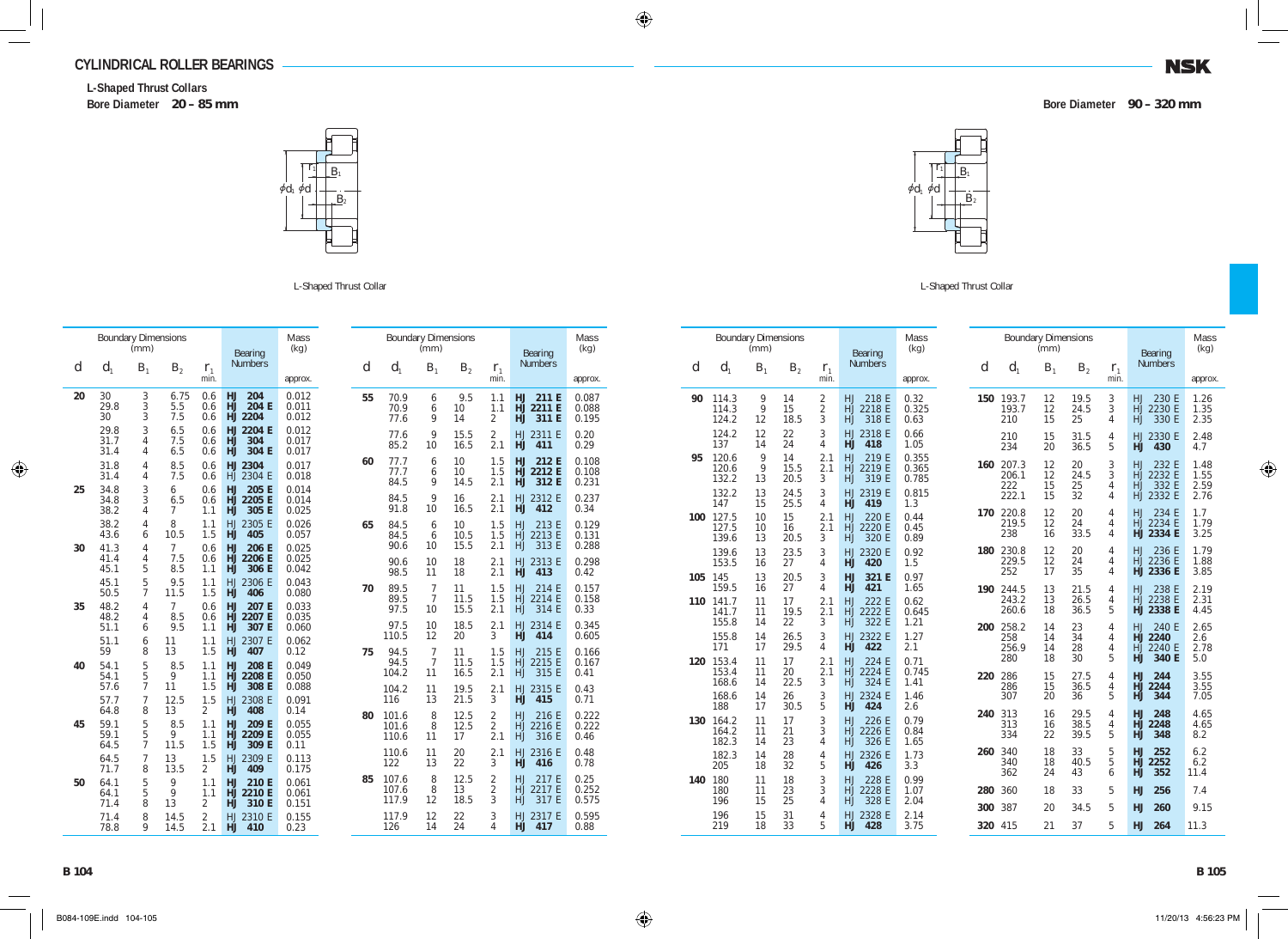# **DOUBLE-ROW CYLINDRICAL ROLLER BEARINGS**

**Bore Diameter 25 – 140 mm**



|                  | <b>Boundary Dimensions</b><br>(mm) |                  |                       |         |                                 | <b>Basic Load Ratings</b><br>(N) | <b>Limiting Speeds</b><br>$(min^{-1})$ |                  |                  |
|------------------|------------------------------------|------------------|-----------------------|---------|---------------------------------|----------------------------------|----------------------------------------|------------------|------------------|
| $\boldsymbol{d}$ | $\boldsymbol{D}$                   | $\boldsymbol{B}$ | $\mathbf{r}$<br>min.  | $F_{W}$ | $E_{\rm W}$                     | $C_{\rm r}$                      | $C_{0r}$                               | Grease           | Oil              |
| 25               | 47                                 | 16               | 0.6                   |         | 41.3                            | 25 800                           | 30 000                                 | 14 000           | 17 000           |
| 30               | 55                                 | 19               | 1                     |         | 48.5                            | 31 000                           | 37 000                                 | 12 000           | 14 000           |
| 35               | 62                                 | 20               | 1                     |         | 55                              | 39 500                           | 50 000                                 | 10 000           | 12 000           |
| 40               | 68                                 | 21               | 1                     |         | 61                              | 43 500                           | 55 500                                 | 9 0 0 0          | 11 000           |
| 45               | 75                                 | 23               | 1                     |         | 67.5                            | 52 000                           | 68 500                                 | 8 500            | 10 000           |
| 50               | 80                                 | 23               | 1                     |         | 72.5                            | 53 000                           | 72 500                                 | 7 500            | 9 0 0 0          |
| 55               | 90                                 | 26               | 1.1                   |         | 81                              | 69 500                           | 96 500                                 | 6 700            | 8 0 0 0          |
| 60               | 95                                 | 26               | 1.1                   |         | 86.1                            | 73 500                           | 106 000                                | 6 300            | 7 500            |
| 65               | 100                                | 26               | 1.1                   |         | 91                              | 77 000                           | 116 000                                | 6 000            | 7 100            |
| 70               | 110                                | 30               | 1.1                   |         | 100                             | 97 500                           | 148 000                                | 5 600            | 6 700            |
| 75               | 115                                | 30               | 1.1                   |         | 105                             | 96 500                           | 149 000                                | 5 300            | 6 300            |
| 80               | 125                                | 34               | 1.1                   |         | 113                             | 119 000                          | 186 000                                | 4 800            | 6 0 0 0          |
| 85               | 130                                | 34               | 1.1                   |         | 118                             | 125 000                          | 201 000                                | 4 500            | 5 600            |
| 90               | 140                                | 37               | 1.5                   |         | 127                             | 143 000                          | 228 000                                | 4 300            | 5 0 0 0          |
| 95               | 145                                | 37               | 1.5                   |         | 132                             | 150 000                          | 246 000                                | 4 000            | 5 000            |
| 100              | 140<br>150                         | 40<br>37         | 1.1<br>1.5            | 112     | 137                             | 155 000<br>157 000               | 295 000<br>265 000                     | 4 000<br>4 000   | 5 0 0 0<br>4 800 |
| 105              | 145<br>160                         | 40<br>41         | 1.1<br>2              | 117     | 146                             | 161 000<br>198 000               | 315 000<br>320 000                     | 3 800<br>3 800   | 4 800<br>4 500   |
| 110              | 150<br>170                         | 40<br>45         | 1.1<br>$\overline{2}$ | 122     | 155                             | 167 000<br>229 000               | 335 000<br>375 000                     | 3 600<br>3 4 0 0 | 4 500<br>4 300   |
| 120              | 165<br>180                         | 45<br>46         | 1.1<br>$\overline{2}$ | 133.5   | 165                             | 183 000<br>239 000               | 360 000<br>405 000                     | 3 200<br>3 200   | 4 0 0 0<br>3 800 |
| 130              | 180<br>200                         | 50<br>52         | 1.5<br>2              | 144     | $\overline{\phantom{0}}$<br>182 | 274 000<br>284 000               | 545 000<br>475 000                     | 3 000<br>3 000   | 3 800<br>3 600   |
| 140              | 190<br>210                         | 50<br>53         | 1.5<br>$\overline{2}$ | 154     | 192                             | 283 000<br>298 000               | 585 000<br>515 000                     | 2 800<br>2 800   | 3 600<br>3 400   |

Note (<sup>1</sup>) The suffix K represents bearings with tapered bores (taper 1 : 12).

**Remarks** Production of double-row cylindrical roller bearings is generally in the high precision classes (Class 5 or better).





| <b>Bearing Numbers</b>            | Abutment and Fillet Dimensions<br>(mm) |              |                                 |                  |                                        |                     |      | Mass<br>(kq)          |              |
|-----------------------------------|----------------------------------------|--------------|---------------------------------|------------------|----------------------------------------|---------------------|------|-----------------------|--------------|
| <b>Cylindrical Bore</b>           | Tapered Bore <sup>(1)</sup>            | min.         | $d_{a}^{(2)}$<br>max.           | $d_{1a}$<br>min. | $d_{c}$<br>min.                        | $D_{\rm a}$<br>max. | min. | $r_{\rm a}$<br>max.   | approx.      |
| <b>NN 3005</b>                    | <b>NN 3005 K</b>                       | 29           |                                 | 29               |                                        | 43                  | 42   | 0.6                   | 0.127        |
| <b>NN 3006</b>                    | <b>NN 3006 K</b>                       | 35           |                                 | 36               |                                        | 50                  | 50   | 1                     | 0.198        |
| <b>NN 3007</b>                    | <b>NN 3007 K</b>                       | 40           | $\overline{\phantom{0}}$        | 41               |                                        | 57                  | 56   | 1                     | 0.258        |
| <b>NN 3008</b>                    | <b>NN 3008 K</b>                       | 45           |                                 | 46               |                                        | 63                  | 62   | 1                     | 0.309        |
| <b>NN 3009</b>                    | <b>NN 3009 K</b>                       | 50           |                                 | 51               |                                        | 70                  | 69   | 1                     | 0.407        |
| <b>NN 3010</b>                    | <b>NN 3010 K</b>                       | 55           | $\overline{\phantom{0}}$        | 56               | $\overline{\phantom{0}}$               | 75                  | 74   | 1                     | 0.436        |
| <b>NN 3011</b>                    | <b>NN 3011 K</b>                       | 61.5         |                                 | 62               |                                        | 83.5                | 83   | 1                     | 0.647        |
| <b>NN 3012</b>                    | <b>NN 3012 K</b>                       | 66.5         |                                 | 67               |                                        | 88.5                | 88   | 1                     | 0.693        |
| <b>NN 3013</b>                    | <b>NN 3013 K</b>                       | 71.5         | $\overline{\phantom{0}}$        | 72               | $\overline{\phantom{0}}$               | 93.5                | 93   | 1                     | 0.741        |
| <b>NN 3014</b>                    | <b>NN 3014 K</b>                       | 76.5         | $\overline{\phantom{0}}$        | 77               | $\overline{\phantom{0}}$               | 103.5               | 102  | 1                     | 1.06         |
| <b>NN 3015</b>                    | <b>NN 3015 K</b>                       | 81.5         | $\overline{\phantom{0}}$        | 82               | $\overline{\phantom{0}}$               | 108.5               | 107  | 1                     | 1.11         |
| <b>NN 3016</b>                    | <b>NN 3016 K</b>                       | 86.5         | $\overline{\phantom{0}}$        | 87               | $\overline{\phantom{0}}$               | 118.5               | 115  | 1                     | 1.54         |
| <b>NN 3017</b>                    | <b>NN 3017 K</b>                       | 91.5         |                                 | 92               |                                        | 123.5               | 120  | 1                     | 1.63         |
| <b>NN 3018</b>                    | <b>NN 3018 K</b>                       | 98           | $\overline{\phantom{0}}$        | 99               | $\overline{\phantom{0}}$               | 132                 | 129  | 1.5                   | 2.09         |
| <b>NN 3019</b>                    | <b>NN 3019 K</b>                       | 103          | $\overline{\phantom{0}}$        | 104              |                                        | 137                 | 134  | 1.5                   | 2.19         |
| <b>NNU 4920</b><br><b>NN 3020</b> | <b>NNU 4920 K</b><br><b>NN 3020 K</b>  | 106.5<br>108 | 111                             | 108<br>109       | 115                                    | 133.5<br>142        | 139  | 1<br>1.5              | 1.9<br>2.28  |
| <b>NNU 4921</b><br><b>NN 3021</b> | <b>NNU 4921 K</b><br><b>NN 3021 K</b>  | 111.5<br>114 | 116                             | 113<br>115       | 120<br>$\overline{\phantom{0}}$        | 138.5<br>151        | 148  | 1<br>$\mathfrak{D}$   | 1.99<br>2.88 |
| <b>NNU 4922</b><br><b>NN 3022</b> | <b>NNU 4922 K</b><br><b>NN 3022 K</b>  | 116.5<br>119 | 121                             | 118<br>121       | 125<br>$\overline{\phantom{0}}$        | 143.5<br>161        | 157  | 1<br>$\mathfrak{D}$   | 2.07<br>3.71 |
| <b>NNU 4924</b><br><b>NN 3024</b> | <b>NNU 4924 K</b><br><b>NN 3024 K</b>  | 126.5<br>129 | 133                             | 128<br>131       | 137                                    | 158.5<br>171        | 167  | 1<br>$\mathfrak{D}$   | 2.85<br>4.04 |
| <b>NNU 4926</b><br><b>NN 3026</b> | <b>NNU 4926 K</b><br><b>NN 3026 K</b>  | 138<br>139   | 143<br>$\overline{\phantom{m}}$ | 140<br>141       | 148<br>$\overbrace{\qquad \qquad }^{}$ | 172<br>191          | 185  | 1.5<br>$\overline{2}$ | 3.85<br>5.88 |
| <b>NNU 4928</b><br><b>NN 3028</b> | <b>NNU 4928 K</b><br><b>NN 3028 K</b>  | 148<br>149   | 153                             | 150<br>151       | 158<br>$\overline{\phantom{0}}$        | 182<br>201          | 195  | 1.5<br>$\overline{2}$ | 4.08<br>6.34 |

**Note**  $\ell$ <sup>2</sup>)  $d$ <sub>a</sub> (max.) are values for adjusting rings for the NNU Type.